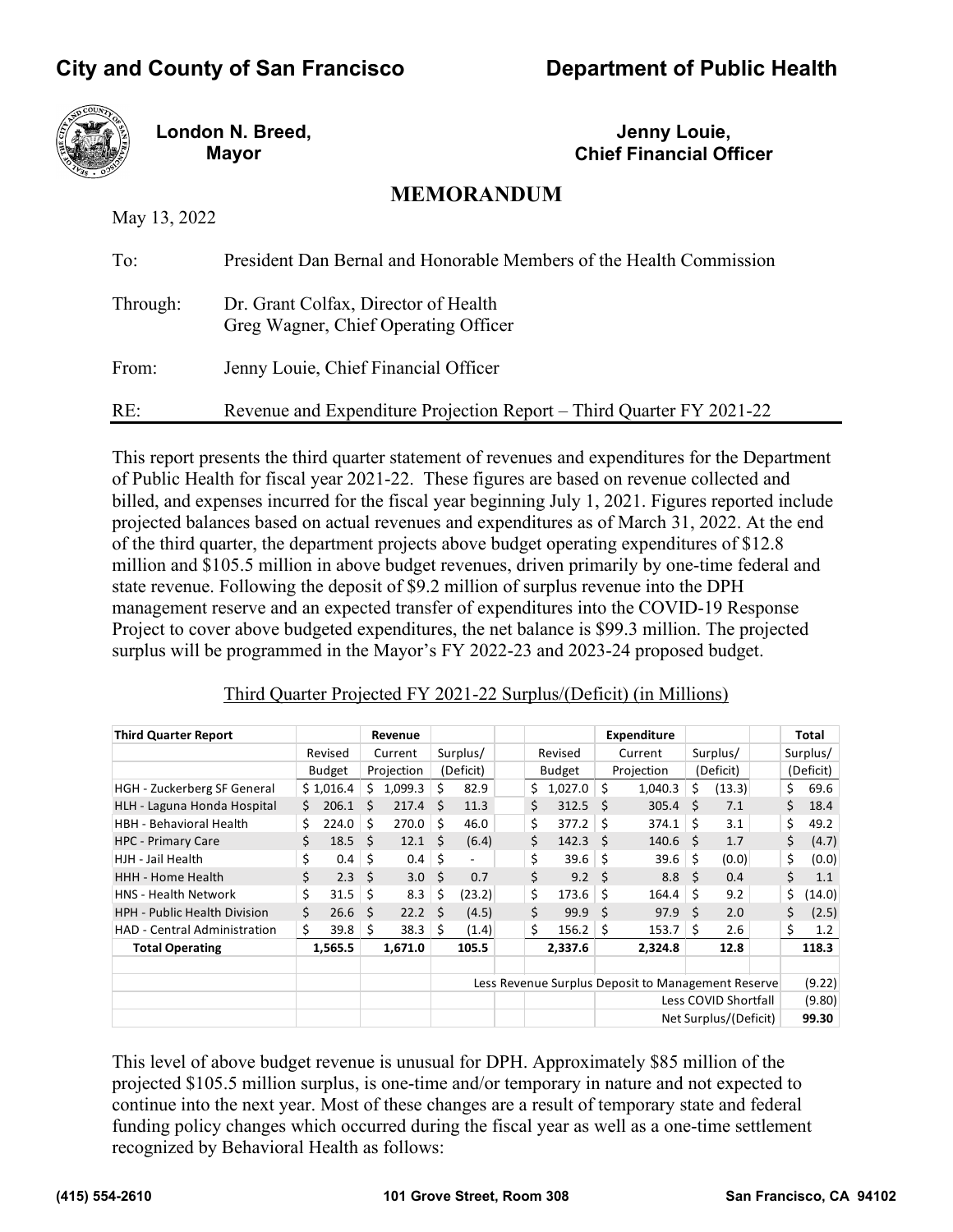- \$26.4 million due to the extension of the Public Health Emergency which continues the temporary increase in federal financial participation through an increase in the Federal Medical Assistance Percentage 6.2%. This increase will remain effective for the entirely of the fiscal year and is now set to expire September 2022. This extension change was not assumed in our base budget and is responsible for one-time revenue increases of approximately \$8 million in Behavioral Health, \$3.4 million at Laguna Honda and \$15 million at Zuckerberg San Francisco General.
- In addition, the Center for Medicare and Medicaid Studies (CMS) approved one-time threshold change for the Global Payment Program for all participating health system for the current fiscal year, resulting in a \$40.7 million increase at ZSFG.
- \$8.4 million one-time State General Fund Grant under AB 128 to continue to support hospital systems during the pandemic
- \$9.4 million in a favorable one-time prior year settlement recognized in Behavioral Health Services

Note this projection does not assume the potential loss of Medicare reimbursement revenue at Laguna Honda Hospital. On April 14, 2022, the City received notice that the Centers of Medicare and Medicaid Services ("CMS") was terminating the contract for Medicare and Medicaid reimbursements with Laguna Honda Hospital (LHH). CMS reimbursements constitute \$202.7 million of the hospital's \$308.6 million FY 2021-22 operating budget; the remainder is General Fund supported. CMS will continue reimbursements for 30 days from the notice, which relates to a series of self-reported incidents and safety lapses identified in follow up surveys from the California Department of Public Health (CDPH). LHH is seeking recertification of its eligibility to receive reimbursements from CMS, which may take six months or longer. DPH is exploring the potential for a federal extension of Medicare funding until the certification process is complete. Projections in this report assume a lower amount reimbursement due to no new admissions to LHH for the remainder of the year, if that extension of Medicare funding is successful, but if it is not, DPH will backfill the current fiscal year revenue loss with its Revenue Management Reserve.

# COVID-19 Costs in FY 2021-22

The costs related to existing staff that are deployed as disaster service workers to the COVID-19 response for this fiscal year are maintained within their "home" divisions and included in the salary and fringe benefit projections. This reporting methodology is different from prior years which had these costs centralized within the Public Health Administration division.

As in the previous fiscal year, DPH operating divisions will not reflect any variances related to COVID-19 Task Force project costs budgeted in FY 2021-22. These costs are reported separately at the end of this memo. A portion of the \$12.8 million of projected expenditure savings within DPH operating divisions is a result of continued allocation of costs to the COVID-19 Response Project with the extension of the public health emergency through the end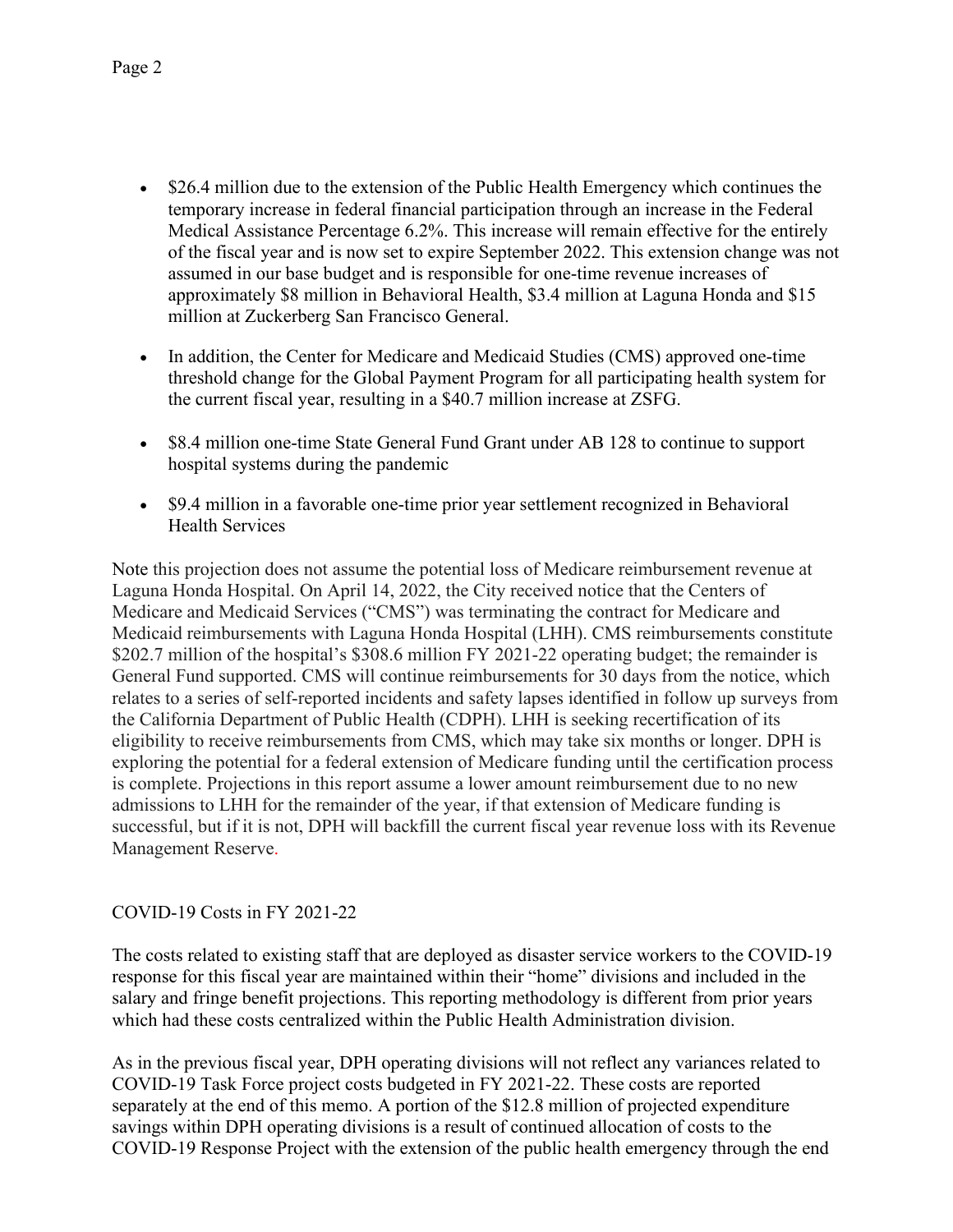of the fiscal year. This is done for reporting and potential cost reimbursement from the Federal Emergency Management Agency (FEMA).

**Zuckerberg San Francisco General Hospital***:* ZSFG projects a \$69.6 million surplus compared to budget comprised of variances in revenues and expenditures described below:

Revenue surplus of \$82.9 million

- \$27.5 million in net patient revenue, comprised of a \$33 million surplus in Medicare, a \$9.2 million surplus in Medi-Cal, an \$11.8 million shortfall in Other Patient Revenue, and a \$2.9 million shortfall in prior year settlements and audit reserves.
- \$34.7 million in better than expected Medi-Cal Waiver Programs due to \$40.7 million increased revenues in the Global Payment Program due to the threshold program mentioned earlier, offset by one time prior year settlement of \$6 million.
- \$6.9 million better than expected in the Enhanced Payment Program and Quality Incentive Program
- \$11.4 million other State funding including one-time \$8.4 million State General Fund Grant for Public Hospital Systems , \$5 million of improvement in the Hospital Quality Insurance programs offset, by \$2 million shortfall in operating revenue
- \$8.9 million surplus revenue from the Graduate Medi-Cal education program
- These increases are offset by a shortfall of \$6.6 million in capitation revenue due to increased out of network costs

Expenditure shortfall of \$13.3 million

- \$5.9 million projected overage in personnel costs due to increased staffing and backfill needs due to COVID-19
- \$6.3 million shortfall in materials and supplies
- \$1.1 million shortfall in interdepartmental workorders primarily due to Sheriff Workorder increases due to a delay the implementation of the Behavioral Emergency Response Team (BERT)
- Note, continued reconciliation of COVID-19 eligible costs may alter expenditure projections in future quarterly reports at ZSFG

**Laguna Honda Hospital***:* LHH projects to have a \$18.4 million surplus due to

Revenue surplus of \$11.3 million revenue surplus related to an increase in the Medi-Cal Per Diem Skilled Care Nursing Facility Rate and extension of increased Federal Matching Funds as noted earlier.

Expenditure savings of \$7.1 million related to

- \$4.6 million in personnel savings
- \$2.5 million in materials and supplies savings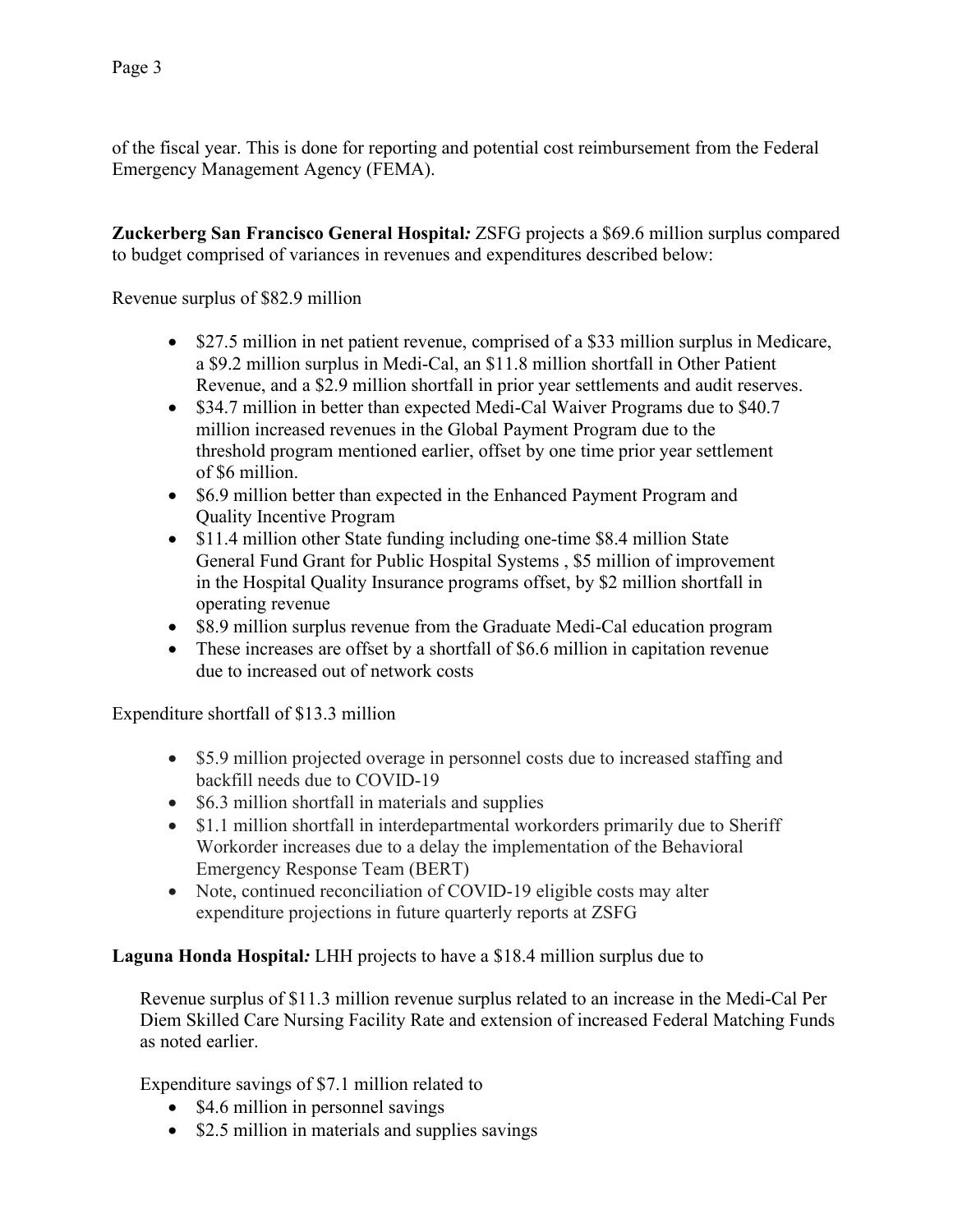• Note, continued reconciliation of COVID-19 eligible costs may alter projections in future quarterly reports at LHH

**Behavioral Health:** Behavioral Health projects a net surplus of \$49.2 million due to:

Revenue surplus of \$46.1 as a result of:

- \$29.7 million increase in patient revenues due to
	- o \$19.9 million higher than budgeted Short Doyle Medi-Cal reflecting \$11.9 million in continued increases in eligible billing from direct services, \$8 million for continuing the increase in federal financial participation,
	- o \$0.5 million in Medicare revenue and
	- o \$9.4 million in prior year settlements
- \$17.0 million increase in 2011 realignment revenue, due to increased prior year State sales tax growth and resulting FY22 base allocation increases
- \$0.4 million in BH Quality Improvement under the CalAIM Waiver
- \$1.1 million shortfall in other state miscellaneous to due recognition of revenue under patient revenues rather than in this category

Expenditures savings of \$3.1 million comprised of:

- \$2.8 million personnel savings
- \$0.3 million savings in contractual services from closeout of prior year encumbrances

**Primary Care:** Projects a net shortfall of \$4.7 million due to

Revenue shortfall of \$6.4 million primarily driven by

- \$1.8 million shortfall in combined Medi-Cal and Medicare as a result of lower than expected billing
- \$5.5 million audit reserve for a potential issue related to FQHC payment reconciliations
- \$0.9 million surplus in other patient revenue
- \$0.1 million shortfall in capitation revenues

Expenditure savings of \$1.7 million due to \$1.9 million for personnel costs offset by a shortfall of \$0.2 million in materials and supplies.

**Jail Health Services:** Jail Health projects to be primarily on budget with minor shortfalls of \$0.01 million in personnel and \$0.3 in non-personnel services to offset by \$0.2 million in surplus for interdepartmental workorders.

**Health at Home:** Health at Home expects a \$1.1 million overall surplus due to \$0.7 million higher than budgeted revenues and a \$0.4 million savings in salaries and fringe.

**Health Network Services:** SFHN million projects a shortfall of \$14 million comprised of:

\$23.2 million revenue shortfall:

• \$0.6 million shortfall in Medical Administrative Activities as staff continue to be deployed to work on COVID-19 response, reducing the level of eligible MAA activities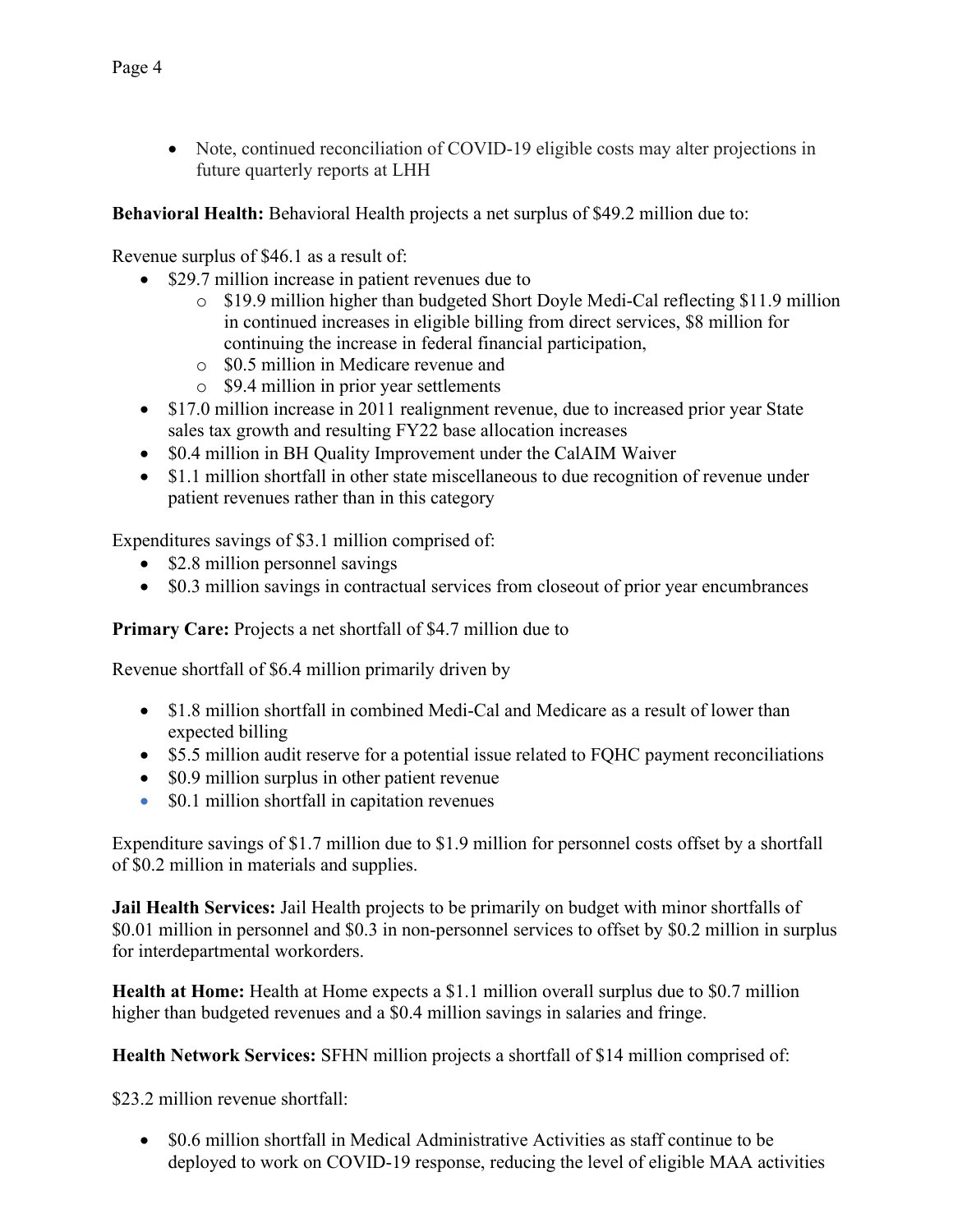- \$16 million shortfall in Healthy San Francisco (HSF) Revenues. This drop in HSF revenues reflect ongoing reductions in HSF enrollments as more people enroll in SF Covered MRA and SFMRA options.
- \$0.2 million shortfall in health plan settlements reflecting minor reductions in participation in the Healthy San Francisco Program and increases in San Francisco City Option MRA programs
- \$0.4 shortfall in fees and licenses to lower than expected Health Care Accountability Ordinance payments
- \$6.0 million in shortfall in deactivated funds as transfer of deactivated City Option funds to DPH. As the Commission approved last month, these funds will not be deactivated and recognized until a three-year escheatment process is completed.

Expenditures:

- \$3.9 million in personnel savings.
- \$5.3 million in contractual services, including \$3.3 in savings from unbudgeted continuation of the COVID public health emergency id PHE and a resulting extension hospital overflow bed cost at Chinese Hospital to the COVID project in lieu of operating, \$1 million of services charged to the Whole Person Care Project due to a one-year extension of the program and \$1M in contracted expenditure savings in the Maternal Child and Adolescent Health section savings eligibility.

**Population Health Division:** Population Health Division projects an overall \$2.5 million shortfall.

Revenues are expected to come in \$4.5 million lower than budget due to

- \$0.9 million shortfall in Medi-Cal revenue due to lower than expected billing at the TB Clinic, offset by an increase of \$0.2 million in Medicare Revenue
- \$1.7 million shortfall in expected patient revenues due to reduced billings primarily at the Adult Travel and Immunization Clinic (AITC) due to reduced demand for services related to travel
- \$0.1 million shortfall in other Medi-Cal Revenue
- \$2 million shortfall in reduced billing in Environmental Health fees

The revenue shortfall is offset by \$2 in personnel savings.

**Public Health Administration:** This division projects a total surplus of \$1.2 million due to

- \$1.4 million shortfall in Medi-Cal administrative activities (MAA) billing
- \$0.6 million expenditure surplus for salaries and fringes
- \$2 million surplus in foregone debt payments as the issuance of debt financing has been delayed and a payment in the current year is not longer necessary.

# **COVID Projections:**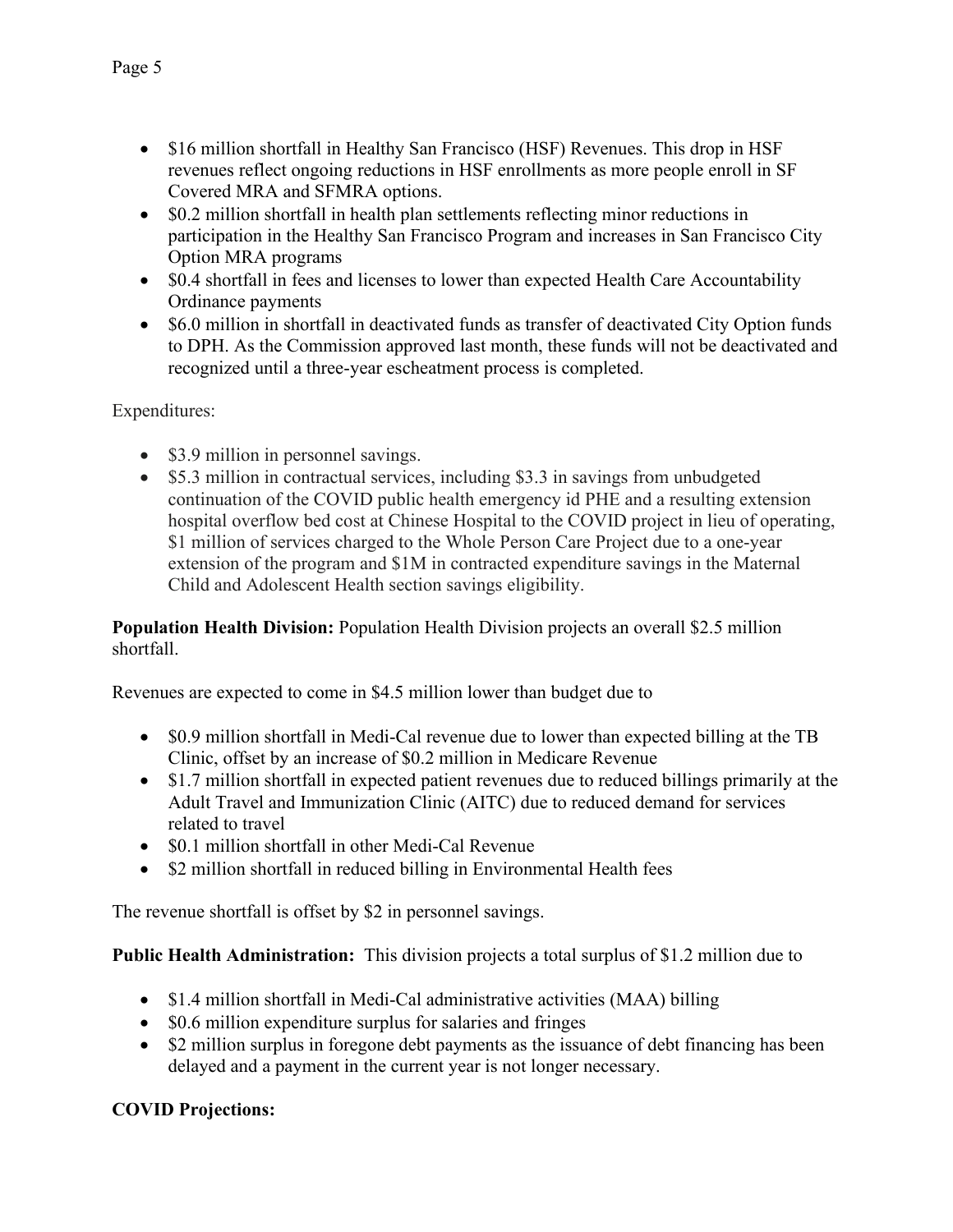The COVID-19 Project Response budget is projected to be \$9.8 million over budget. The overage is related to additional costs incurred during significant surges that were not assumed as part of the baseline response, as well as costs that are allocated to the project due continued FEMA eligibility. Similar to prior year, the department will work with the Mayor and Controller's Offices to correct the shortfalls in this project. Given the projected expenditure surplus within DPH operations, which is in part due to some reassignment of costs for FEMA reporting, DPH will work with the Controller and Mayor's Offices to transfer expenditure authority at the end of the year to balance this shortfall. These projections may be adjusted as the department continues to reconcile operating costs related to the COVID response for reporting purposes.

|                              | <b>Revised</b> |            | Surplus/  |
|------------------------------|----------------|------------|-----------|
| <b>Branch</b>                | <b>Budget</b>  | Projection | (Deficit) |
| CoVid OPS DOC                | 12.2           | 13.1       | (0.8)     |
| CoVid OPS SIP Hotels         | 3.1            | 3.6        | (0.6)     |
| CoVid OPS I&Q                | 8.7            | 14.6       | (5.9)     |
| CoVid CDRU                   | 21.1           | 16.6       | 4.5       |
| CoVid OPS Community          | 29.6           | 27.1       | 2.5       |
| CoVid PLN Epi & Surveillance | 3.4            | 1.1        | 2.2       |
| CoVid OPS Testing            | 28.5           | 39.3       | (10.9)    |
| CoVid OPS Vaccination        | 25.4           | 25.4       | (0.0)     |
| CoVid DOP Amb. Care Response | 0.6            | 0.6        |           |
| CoVid DOP HL Response        | 5.7            | 6.4        | (0.7)     |
| CoVid DOP HGH Response       | 24.9           | 25.1       | (0.1)     |
| <b>Total</b>                 | 163.1          | 172.9      | (9.8)     |

# Significant Variances Include

- COVID Disease Response Unit: As the branch primarily responsible for clinical consultation and case investigation, the size and scope of this unit reduced significantly during and after Omicron as CoVid-19 began shifting to endemic faster than anticipated in the original budget.
- Isolation & Quarantine (I&Q): In particular, the Delta surge forced rapid unbudgeted expansion of I&Q rooms. Contractual engagements with I&Q locations and CBO support require extension past duration of the surge.
- Testing: Increased testing in February during the height of the Omicron surge. There was unprecedented demand for testing at DPH run static testing sites at Alemany and SoMa. The overage of \$10.2M reflects this one-time surge during December through February and an expected return to baseline testing volumes March through June.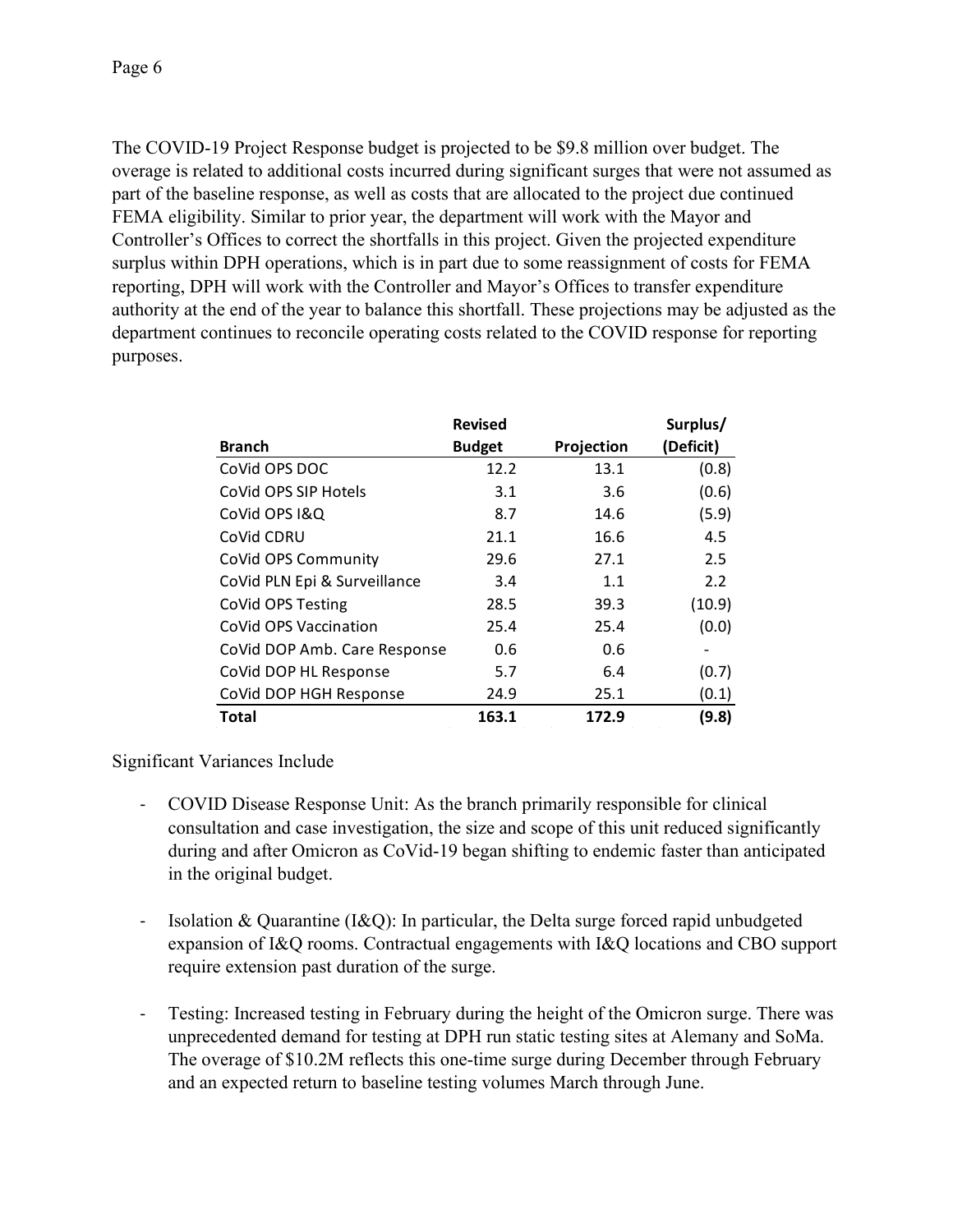- Epi and Surveillance: \$2.2M in savings primarily represent greater than expected allocation of salary costs to state COVID support grants as well as significant hiring delays.
- Zuckerberg San Francisco General Hospital Response (HGH Response): Driven mostly by increase in COVID patients during the Omicron surge. The combination of needing a higher level of service in nursing, food and nutrition services, and environmental services and needing to provide that service with overtime and additional registry reflects the \$4 million cost overrun.
- These projections are subject to change due to cost reporting and services level changes. This projection assumes no significant surges for the remainder of the year.

## **Comments**

- The positive balance projected in this report (along with other projected variances from adopted budget), will be applied to offset the City's projected General Fund deficit
- As in previous fiscal years, this report assumes no variance from budget in 1991 State Realignment revenues. As these revenues affect multiple departments they are monitored and projected centrally by the City Controller's Office and reported separately in the Controller's 6-Month Report.
- Section 12.6 of the administrative provisions of the Annual Appropriation Ordinance authorizes the Controller to defer surplus transfer payments, indigent health revenues, and Realignment funding to offset future reductions or audit adjustments associated with funding allocations for indigent health services. This provision was adopted by the Board of Supervisors to smooth volatile state and federal revenues that can lead to large variances between budgeted and actual amounts due to unpredictable timing of payments, major changes in projected allocations, and delays in final audit settlements.

Total balance of the reserve at the end of is \$113.3 million which represents 5% of DPH's Medi-Cal, Medicare and Patient Revenue budget over the two years. No additional deposits are expected until the FY 2022-23 and FY 2023-24 budget which will include an updated baseline set of baseline revenues, is approved.

|                 | DPH Revenue Management Reserve as of Q2 2021-22 |             |                         |                                                                             |                     |
|-----------------|-------------------------------------------------|-------------|-------------------------|-----------------------------------------------------------------------------|---------------------|
| <b>Budgeted</b> |                                                 |             |                         |                                                                             |                     |
| <b>Revenues</b> | Medi-Cal                                        | Medicare    | <b>Patient Revenues</b> | <b>Less IGT</b>                                                             | <b>Annual total</b> |
| $21 - 22$       | 933,070,146                                     | 163,838,477 | 143,467,856             | (89, 491, 155)                                                              | 1,150,885,324       |
| $22 - 23$       | 895,154,928                                     | 168,125,980 | 143,833,827             | (92, 557, 601)                                                              | 1,114,557,134       |
|                 |                                                 |             |                         | <b>Total Revenues Over Two Years</b>                                        | 2,265,442,458       |
|                 |                                                 |             |                         |                                                                             |                     |
|                 |                                                 |             |                         | Reserve Balance as of Q4 FY 20-21                                           | 104,050,638         |
|                 |                                                 |             |                         | FY 21-22 Q1 Deposit                                                         | 4,850,000           |
|                 |                                                 |             |                         | FY 21-22 Q2 Deposit                                                         | 4,371,485           |
|                 |                                                 |             |                         | <b>Current Reserve Balance</b>                                              | 113,272,123         |
|                 |                                                 |             |                         |                                                                             |                     |
|                 |                                                 |             |                         | Reserve as a percentage of Two year Medi-Cal, Medicare and Patient Revenues | 5.00%               |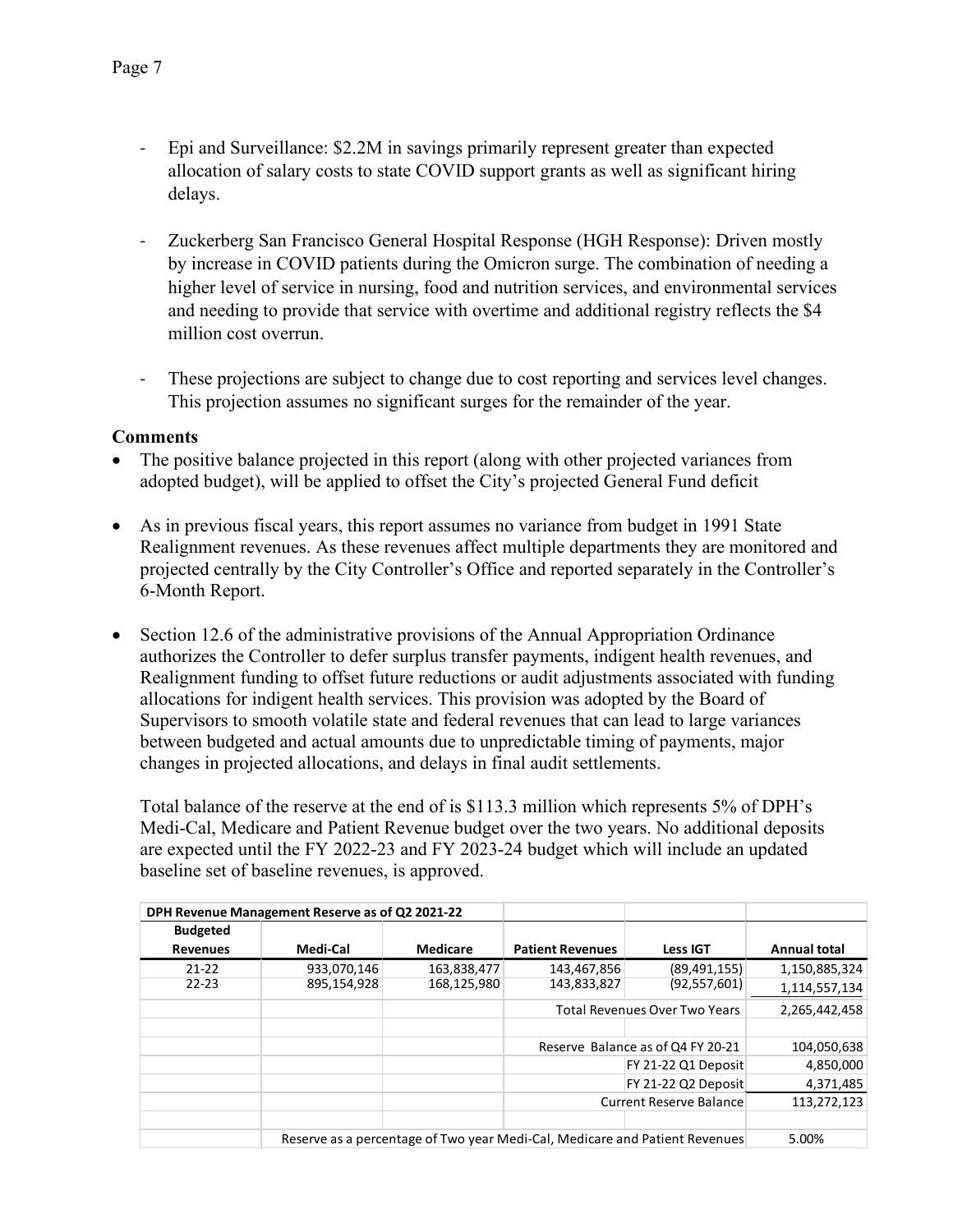| Third Quarter Report FY 21-22       |    |               |              | Revenue        |      |                          |    |                  |      | <b>Expenditure</b> |    |           |     | Total     |
|-------------------------------------|----|---------------|--------------|----------------|------|--------------------------|----|------------------|------|--------------------|----|-----------|-----|-----------|
|                                     |    | Revised       |              | Current        |      | Surplus/                 |    | Revised          |      | Current            |    | Surplus/  |     | Surplus/  |
|                                     |    | <b>Budget</b> |              | Projection     |      | (Deficit)                |    | <b>Budget</b>    |      | Projection         |    | (Deficit) |     | (Deficit) |
| <b>HGH</b> - Zuckerberg SF General  |    | \$1.016.4     | S            | 1.099.3        | S    | 82.9                     | S  | 1.027.0          | S.   | 1,040.3            | s  | (13.3)    | s   | 69.6      |
| HLH - Laguna Honda Hospital         | Ś. | 206.1         | S            | 217.4          | 5    | 11.3                     | \$ | $312.5$ \$       |      | 305.4              | S  | 7.1       | Ś.  | 18.4      |
| <b>HBH - Behavioral Health</b>      |    | 224.0         | Ś            | 270.0          | - \$ | 46.0                     | Ś  | 377.2            | - \$ | 374.1              | Ŝ  | 3.1       | Ś.  | 49.2      |
| <b>HPC - Primary Care</b>           | Ś. | 18.5          | <sub>S</sub> | $12.1 \quad$   |      | (6.4)                    | \$ | $142.3 \quad$    |      | 140.6 <sup>5</sup> |    | 1.7       | \$. | (4.7)     |
| HJH - Jail Health                   | \$ | 0.4           | \$           | $0.4 \quad$ \$ |      | $\overline{\phantom{a}}$ | \$ | 39.6             | - \$ | 39.6               | Ŝ  | (0.0)     | \$. | (0.0)     |
| HHH - Home Health                   | \$ | 2.3           | Ŝ            | 3.0            | - \$ | 0.7                      | \$ | 9.2 <sup>5</sup> |      | 8.8 <sup>5</sup>   |    | 0.4       | \$. | 1.1       |
| <b>HNS</b> - Health Network         | Ś. | 31.5          | Ŝ            | 8.3            | Ŝ    | (23.2)                   | Ś  | 173.6            | -S   | 164.4              | Ŝ  | 9.2       | Ś.  | (14.0)    |
| <b>HPH - Public Health Division</b> | Ś. | 26.6          | Ŝ            | 22.2           | - \$ | (4.5)                    | \$ | 99.9             | -\$  | 97.9               | \$ | 2.0       | \$. | (2.5)     |
| <b>HAD - Central Administration</b> |    | 39.8          | Ŝ            | 38.3           | - \$ | (1.4)                    | Ś  | $156.2 \quad$ \$ |      | 153.7              | -S | 2.6       |     | 1.2       |
| <b>Total Operating</b>              |    | 1.565.5       |              | 1.671.0        |      | 105.5                    |    | 2.337.6          |      | 2.324.8            |    | 12.8      |     | 118.3     |

Less Revenue Surplus Deposit to Management Reserve (9.22)

Less COVID Response Project Shortfall (9.80)

Net Surplus/(Deficit) **99.30**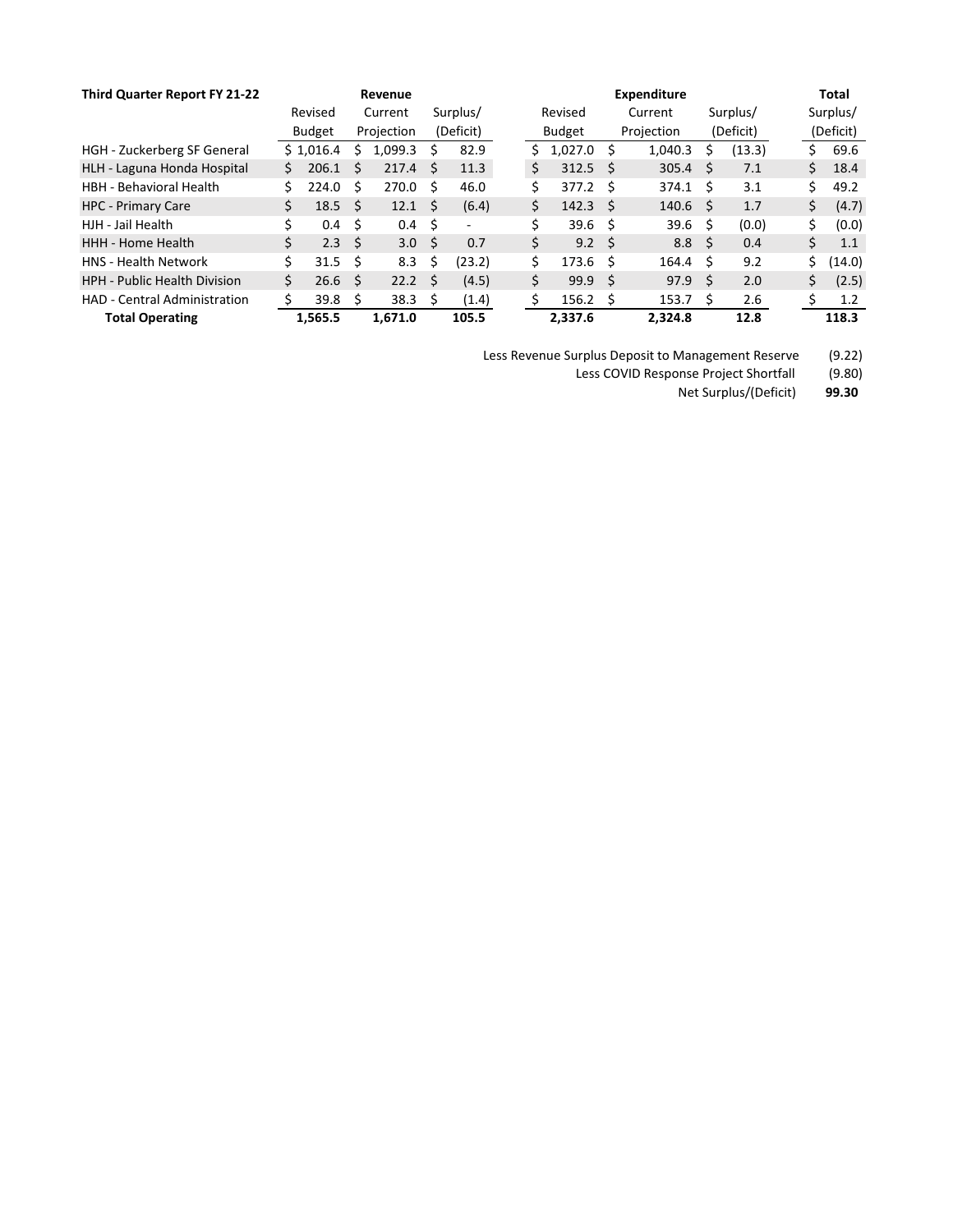#### **Department of Public Health**

#### **STATEMENT OF REVENUE AND EXPENSES**

|                                                              |            |          | <b>CURRENT YEAR</b>                   |                          |              |
|--------------------------------------------------------------|------------|----------|---------------------------------------|--------------------------|--------------|
|                                                              |            |          |                                       | Fav/(Unfav)              |              |
|                                                              | Projection |          | <b>Revised Budget Original Budget</b> | Variance                 | % Var        |
| <b>NET PATIENT SERVICE REVENUE:</b>                          |            |          |                                       |                          |              |
| I Medi-Cal Revenue                                           | 511.39     | 471.32   | 471.32                                | 40.07                    | 8.5%         |
| 2 Medicare Revenue                                           | 197.40     | 164.59   | 164.59                                | 32.81                    | 19.9%        |
| 3 Prior Year Settlement                                      | 8.58       | 8.44     |                                       | 0.14                     | 1.7%         |
| Other Patient Revenue<br>4                                   | 129.54     | 141.97   | 141.97                                | (12.42)                  | $-8.8%$      |
| TOTAL PATIENT SERVICE REVENUE<br>5                           | 846.92     | 786.32   | 777.88                                | 60.60                    | 7.7%         |
| 6<br>7 OTHER OPERATING REVENUE:                              |            |          |                                       |                          |              |
| Medi-Cal Waiver<br>8                                         | 196.73     | 162.01   | 157.17                                | 34.72                    | 21.4%        |
| 9 Medi-Cal Managed Care Supplemental                         | 163.32     | 156.39   | 151.51                                | 6.94                     | 4.4%         |
| 10 Other Medi-Cal                                            | 54.21      | 46.94    | 39.84                                 | 7.26                     | 15.5%        |
| 11 Healthy San Francisco Fees                                | 0.86       | 16.92    | 16.92                                 | (16.05)                  | $-94.9%$     |
| 12 SAPT                                                      | 8.78       | 8.78     | 8.78                                  | $\overline{a}$           | 0.0%         |
| 13 Capitation Fees / Health Plan Settlements                 | 102.48     | 109.40   | 107.07                                | (6.92)                   | $-6.3%$      |
| 14 2011 Realignment                                          | 58.14      | 41.17    | 41.17                                 | 16.97                    | 41.2%        |
| 15 1991 Health & Welfare Realignment                         | 151.75     | 151.75   | 151.75                                | $\blacksquare$           | 0.0%         |
| 16 Fees/Fines/Licenses                                       | 22.07      | 24.48    | 23.56                                 | (2.41)                   | $-9.9%$      |
| 17 Other State/Misc                                          | 42.67      | 38.29    | 47.65                                 | 4.37                     | 11.4%        |
|                                                              |            |          |                                       |                          |              |
| 18 Revenues from Other Departments<br>19 Use of Fund Balance | 9.07       | 9.07     | 8.33<br>14.00                         | $\overline{\phantom{a}}$ | 0.0%<br>0.0% |
|                                                              | 14.00      | 14.00    |                                       |                          |              |
| 20 TOTAL OTHER OPERATING REVENUE<br>21                       | 824.07     | 779.19   | 767.74                                | 44.88                    | 5.8%         |
| 22 TOTAL OPERATING REVENUE                                   | 1,670.99   | 1,565.51 | 1,545.62                              | 105.48                   | 6.7%         |
| 23                                                           |            |          |                                       |                          |              |
| 24 OPERATING EXPENSES:                                       |            |          |                                       |                          |              |
| 25 Salaries                                                  | 871.82     | 867.02   | 867.08                                | (4.80)                   | $-0.6%$      |
| 26 Mandatory Fringe Benefits                                 | 348.53     | 363.65   | 364.59                                | 15.13                    | 4.2%         |
| 27 Non-Personnel Services                                    | 654.37     | 659.70   | 615.63                                | 5.33                     | 0.8%         |
| 28 Materials & Supplies                                      | 180.05     | 176.15   | 152.65                                | (3.90)                   | $-2.2%$      |
| 29 Capital Outlay                                            | 15.20      | 15.20    | 10.65                                 | $\blacksquare$           | 0.0%         |
| 30 Debt Service                                              | 2.95       | 4.95     | 4.95                                  | 2.00                     | 40.4%        |
| 31 Services Of Other Depts                                   | 112.54     | 111.62   | 104.13                                | (0.92)                   | $-0.8%$      |
| 32 Annual Projects                                           | 143.92     | 143.92   | 121.41                                | $\overline{\phantom{a}}$ | 0.0%         |
| 33 Allocated Charges                                         | (4.62)     | (4.62)   | (4.62)                                |                          | 0.0%         |
| 34 TOTAL OPERATING EXPENSES                                  | 2,324.76   | 2,337.59 | 2,236.45                              | 12.83                    | 0.5%         |
| 35                                                           |            |          |                                       |                          |              |
| 36 TOTAL NET OPERATING                                       | (653.76)   | (772.08) | (690.83)                              | 118.32                   | $-15.3%$     |
| 37                                                           |            |          |                                       |                          |              |
| 38 CONTINUING FUNDS:                                         |            |          |                                       |                          |              |
| 39 Continuing Fund Revenue                                   | 36.06      | 36.06    | 32.25                                 | $\overline{\phantom{a}}$ | 0.0%         |
| 40 Continuing Fund Expenses                                  | 365.58     | 365.58   | 89.55                                 | $\overline{\phantom{a}}$ | 0.0%         |
|                                                              |            |          |                                       |                          |              |
| 41 TOTAL NET CONTINUING                                      | (329.51)   | (329.51) | (57.30)                               |                          | 0.0%         |
| 42                                                           |            |          |                                       |                          |              |
| <b>43 GENERAL FUND SUPPORT</b>                               | 983.28     | 1,101.59 | 748.13                                | (118.32)                 | $-10.7%$     |
| 44                                                           |            |          |                                       |                          |              |
| 45 GFS PY Expenditure Carryforward In                        |            | 492.66   |                                       |                          |              |
| 46 GFS Expenditure Carryforward Out                          |            |          |                                       |                          |              |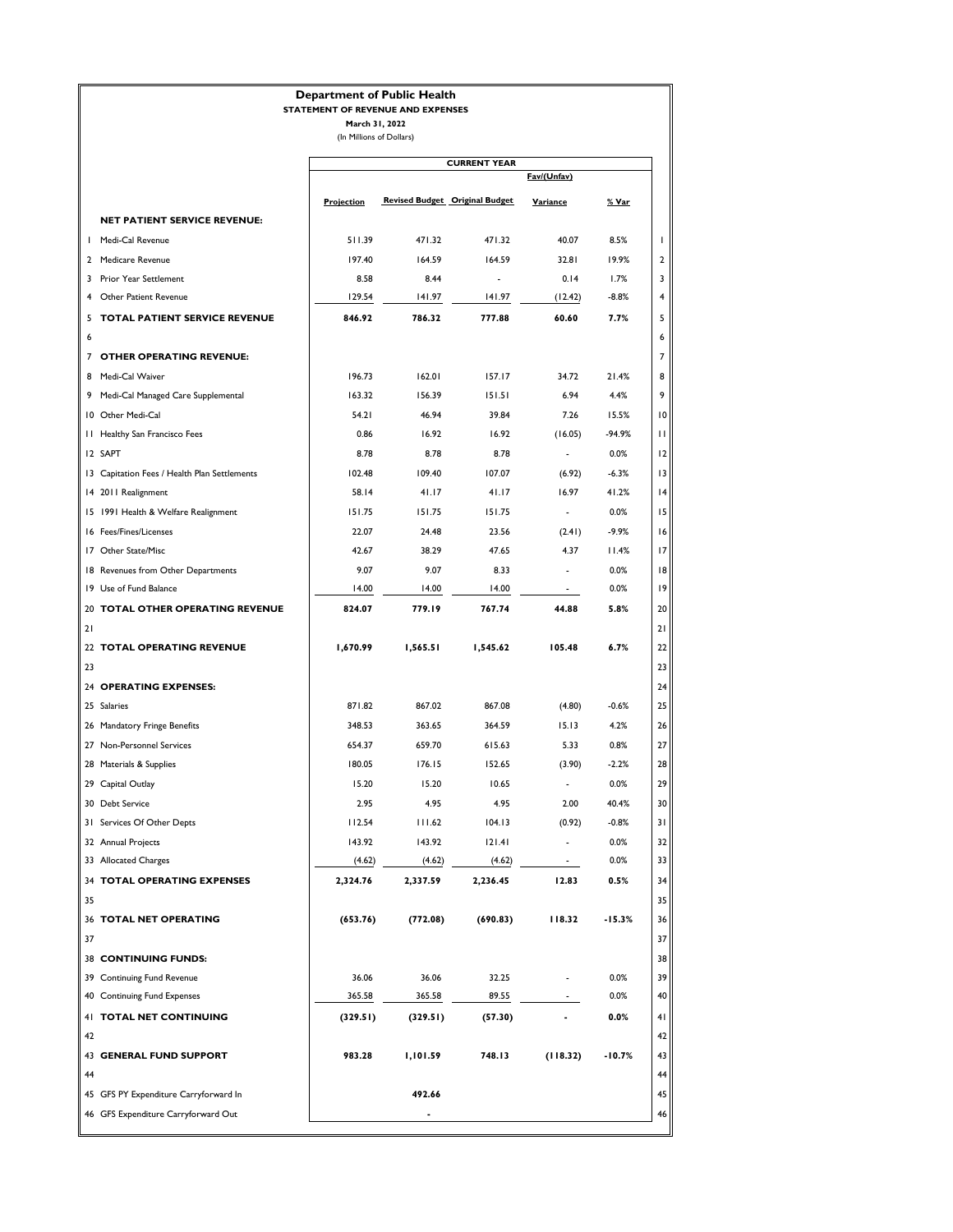### **Department of Public Health - Zuckerberg San Francisco General Hospital Division**

#### **STATEMENT OF REVENUE AND EXPENSES**

**March 31, 2022** (In Millions of Dollars)

|    |                                              |                          |                          | <b>CURRENT YEAR</b>                   |                          |           |
|----|----------------------------------------------|--------------------------|--------------------------|---------------------------------------|--------------------------|-----------|
|    |                                              |                          |                          |                                       | Fav/(Unfav)              |           |
|    |                                              | <b>Projection</b>        |                          | <b>Revised Budget Original Budget</b> | Variance                 | % Var     |
|    | <b>NET PATIENT SERVICE REVENUE:</b>          |                          |                          |                                       |                          |           |
|    | I Medi-Cal Revenue                           | 181.42                   | 172.21                   | 172.21                                | 9.22                     | 5.4%      |
|    | 2 Medicare Revenue                           | 182.11                   | 149.05                   | 149.05                                | 33.06                    | 22.2%     |
|    | 3 Prior Year Settlement                      | (2.93)                   | $\overline{\phantom{a}}$ |                                       | (2.93)                   | 0.0%      |
|    | <b>Other Patient Revenue</b>                 | 125.10                   | 136.90                   | 136.90                                | (11.80)                  | $-8.6%$   |
| 5  | <b>TOTAL PATIENT SERVICE REVENUE</b>         | 485.70                   | 458.15                   | 458.15                                | 27.54                    | 6.0%      |
| 6  |                                              |                          |                          |                                       |                          |           |
|    | 7 OTHER OPERATING REVENUE:                   |                          |                          |                                       |                          |           |
|    | 8 Medi-Cal Waiver                            | 196.73                   | 162.01                   | 157.17                                | 34.72                    | 21.4%     |
|    | 9 Medi-Cal Managed Care Supplemental         | 163.32                   | 156.39                   | 151.51                                | 6.94                     | 4.4%      |
|    | 10 Other Medi-Cal                            | 50.50                    | 41.57                    | 34.47                                 | 8.93                     | 21.5%     |
|    | 11 Healthy San Francisco Fees                |                          |                          |                                       |                          | 0.0%      |
|    | I2 SAPT                                      | $\overline{\phantom{a}}$ |                          | $\qquad \qquad \blacksquare$          |                          | 0.0%      |
|    | 13 Capitation Fees / Health Plan Settlements | 96.25                    | 102.89                   | 100.57                                | (6.64)                   | $-6.5%$   |
|    | 14 2011 Realignment                          | $\overline{\phantom{a}}$ | $\overline{\phantom{0}}$ | $\overline{\phantom{a}}$              | $\overline{a}$           | 0.0%      |
|    |                                              |                          |                          |                                       |                          |           |
|    | 15 1991 Health & Welfare Realignment         | 54.32                    | 54.32                    | 54.32                                 |                          | 0.0%      |
|    | 16 Fees/Fines/Licenses                       | $\overline{\phantom{a}}$ | $\overline{a}$           | $\overline{\phantom{a}}$              |                          | 0.0%      |
|    | 17 Other State/Misc                          | 30.63                    | 19.19                    | 19.19                                 | 11.43                    | 59.6%     |
|    | 18 Revenues from Other Departments           | 7.89                     | 7.89                     | 7.15                                  | $\blacksquare$           | 0.0%      |
|    | 19 Use of Fund Balance                       | 14.00                    | 14.00                    | 14.00                                 | $\sim$                   | 0.0%      |
|    | 20 TOTAL OTHER OPERATING REVENUE             | 613.64                   | 558.26                   | 538.37                                | 55.38                    | 9.9%      |
| 21 |                                              |                          |                          |                                       |                          |           |
|    | 22 TOTAL OPERATING REVENUE                   | 1,099.34                 | 1,016.41                 | 996.52                                | 82.92                    | 8.2%      |
| 23 |                                              |                          |                          |                                       |                          |           |
|    | 24 OPERATING EXPENSES:                       |                          |                          |                                       |                          |           |
|    | 25 Salaries                                  | 427.69                   | 412.35                   | 412.95                                | (15.34)                  | $-3.7%$   |
|    | 26 Mandatory Fringe Benefits                 | 165.22                   | 174.66                   | 174.92                                | 9.44                     | 5.4%      |
|    | 27 Non-Personnel Services                    | 243.61                   | 243.61                   | 259.33                                | $\sim$                   | 0.0%      |
|    | 28 Materials & Supplies                      | 116.03                   | 109.74                   | 102.92                                | (6.29)                   | $-5.7%$   |
|    | 29 Capital Outlay                            | 12.64                    | 12.64                    | 10.58                                 |                          | 0.0%      |
|    | 30 Debt Service                              | 2.95                     | 2.95                     | 2.95                                  | $\overline{\phantom{a}}$ | 0.0%      |
|    | 31 Services Of Other Depts                   | 69.56                    | 68.47                    | 64.66                                 | (1.09)                   | -1.6%     |
|    | 32 Annual Projects                           | 2.56                     | 2.56                     | 1.71                                  |                          | 0.0%      |
|    | 33 Allocated Charges                         |                          |                          |                                       | ÷.                       | 0.0%      |
|    | 34 TOTAL OPERATING EXPENSES                  | 1,040.25                 | 1,026.97                 | 1,030.02                              | (13.28)                  | $-1.3%$   |
| 35 |                                              |                          |                          |                                       |                          |           |
|    | 36 TOTAL NET OPERATING                       | 59.08                    | (10.56)                  | (33.49)                               | 69.64                    | $-659.5%$ |
| 37 |                                              |                          |                          |                                       |                          |           |
|    | <b>38 CONTINUING FUNDS:</b>                  |                          |                          |                                       |                          |           |
|    | 39 Continuing Fund Revenue                   | 0.00                     | 0.00                     | Ĭ.                                    |                          | 0.0%      |
|    | 40 Continuing Fund Expenses                  | 8.15                     | 8.15                     | 8.15                                  | $\overline{\phantom{a}}$ | 0.0%      |
|    | 41 TOTAL NET CONTINUING                      | (8.15)                   | (8.15)                   | (8.15)                                |                          | 0.0%      |
| 42 |                                              |                          |                          |                                       |                          |           |
|    | 43 GENERAL FUND SUPPORT                      | (50.93)                  | 18.71                    | 41.64                                 | (69.64)                  | $-372.2%$ |
| 44 |                                              |                          |                          |                                       |                          |           |
|    | 45 GFS PY Expenditure Carryforward In        |                          | 137.18                   |                                       |                          |           |
|    | 46 GFS Expenditure Carryforward Out          |                          |                          |                                       |                          |           |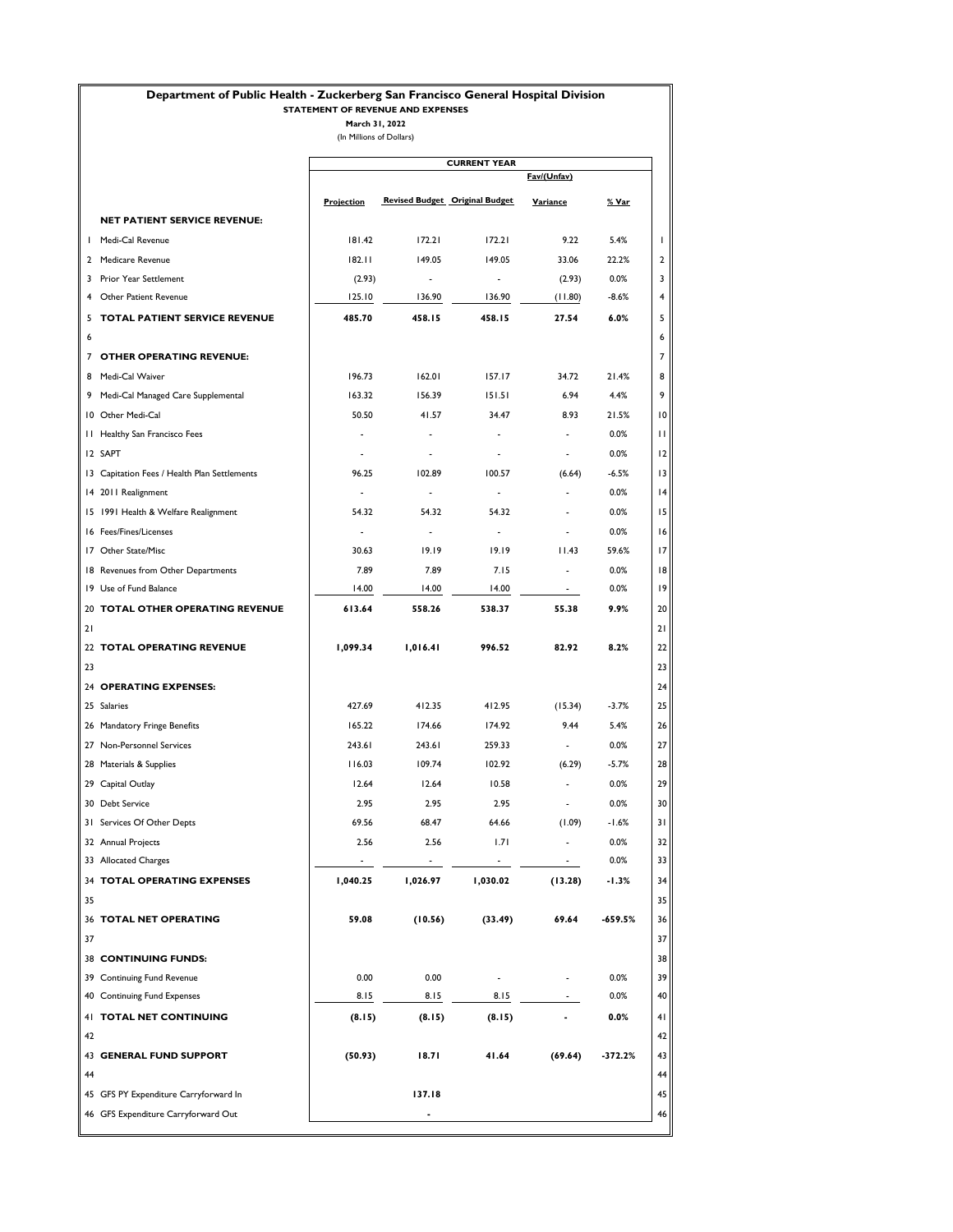## **Fav/(Unfav) Projection Revised Budget Original Budget Variance % Var NET PATIENT SERVICE REVENUE:** 1 Medi-Cal Revenue 206.56 193.21 193.21 13.35 6.9% 1 2 Medicare Revenue 2 2 Medicare Revenue 2 8.06 9.52 9.52 (1.46) -15.3% 2 3 Prior Year Settlement (0.85) - - (0.85) 0.0% 3 4 Other Patient Revenue 2.79 2.56 2.56 0.23 8.8% 4 5 **TOTAL PATIENT SERVICE REVENUE 216.56 205.29 205.29 11.27 5.5%** 5 6 6 7 **OTHER OPERATING REVENUE:** 7 8 Medi-Cal Waiver - - - - 0.0% 8 9 Medi-Cal Managed Care Supplemental - - - - 0.0% 9 10 Other Medi-Cal - - - - 0.0% 10 11 Healthy San Francisco Fees - - - - 0.0% 11 12 SAPT - - - - 0.0% 12 13 Capitation Fees / Health Plan Settlements - - - - - - - - - - - - - - 0.0% 13 14 2011 Realignment 14 2011 Realignment 14 2011 Realignment 14 2011 Realignment 14 2011 Realignment 14 14 14 15 15 1991 Health & Welfare Realignment 15 1991 Health & Welfare Realignment 15 1992 15 16 Fees/Fines/Licenses - - - - 0.0% 16 17 Other State/Misc **0.84** 0.84 0.84 0.84 - 0.0% 17 18 Revenues from Other Departments 18 and 18 and 18 and 18 and 18 and 18 and 18 and 18 and 18 and 18 and 18 and 18 and 18 and 18 and 18 and 18 and 18 and 18 and 18 and 18 and 18 and 18 and 18 and 18 and 18 and 18 and 18 an 19 Use of Fund Balance - - - - 0.0% 19 20 **TOTAL OTHER OPERATING REVENUE 0.84** 0.84 0.84 0.84 - 0.0% 20 21 21 22 **TOTAL OPERATING REVENUE 217.41 206.14 206.14 11.27 5.5%** 22 23 23 24 **OPERATING EXPENSES:** 24 25 Salaries 161.71 161.71 163.99 163.99 163.29 1.4% 25 26 Mandatory Fringe Benefits 71.22 73.52 74.42 2.30 3.1% 26 27 Non-Personnel Services 27 Non-Personnel Services 27 Non-Personnel Services 27 28 Materials & Supplies 29.90 32.41 26.13 2.52 7.8% 28 29 Capital Outlay 1.94 1.94 1.94 0.07 - 0.0% 29 30 Debt Service 200 Protocol 200 Protocol 200 Protocol 200 Protocol 200 Protocol 200 Protocol 30 Protocol 30 Protocol 30 Protocol 30 Protocol 30 Protocol 200 Protocol 30 Protocol 30 Protocol 30 Protocol 30 Protocol 30 Prot 31 Services Of Other Depts 19.26 19.26 19.26 17.92 - 0.0% 31 32 Annual Projects 2.87 1.87 1.47 - 0.0% 32 33 Allocated Charges 33 Allocated Charges 33 Allocated Charges 33 Allocated Charges 33 Allocated Charges 33 Allocated Charges 33 Allocated Charges 33 Allocated Charges 33 Allocated Charges 33 Allocated Charges 33 Allocated 34 **TOTAL OPERATING EXPENSES 305.40 312.51 294.54 7.10 2.3%** 34  $\overline{\phantom{a}}$  35  $\overline{\phantom{a}}$  35 36 **TOTAL NET OPERATING (88.00) (106.37) (88.40) 18.38 -17.3%** 36 37 37 38 **CONTINUING FUNDS:** 38 39 Continuing Fund Revenue 0.04 0.04 0.04 - 0.0% 39 40 Continuing Fund Expenses 28.36 28.36 28.36 28.36 1.79 - 0.0% 40 41 **TOTAL NET CONTINUING (28.31) (28.31) (1.75) - 0.0%** 41  $\overline{a}$  42 43 **GENERAL FUND SUPPORT 116.31 134.69 90.15 (18.38) -13.6%** 43 44 44 45 GFS PY Expenditure Carryforward In **41.23** 45 46 GFS Expenditure Carryforward Out **-** 46 **Department of Public Health - Laguna Honda STATEMENT OF REVENUE AND EXPENSES March 31, 2022** (In Millions of Dollars) **CURRENT YEAR**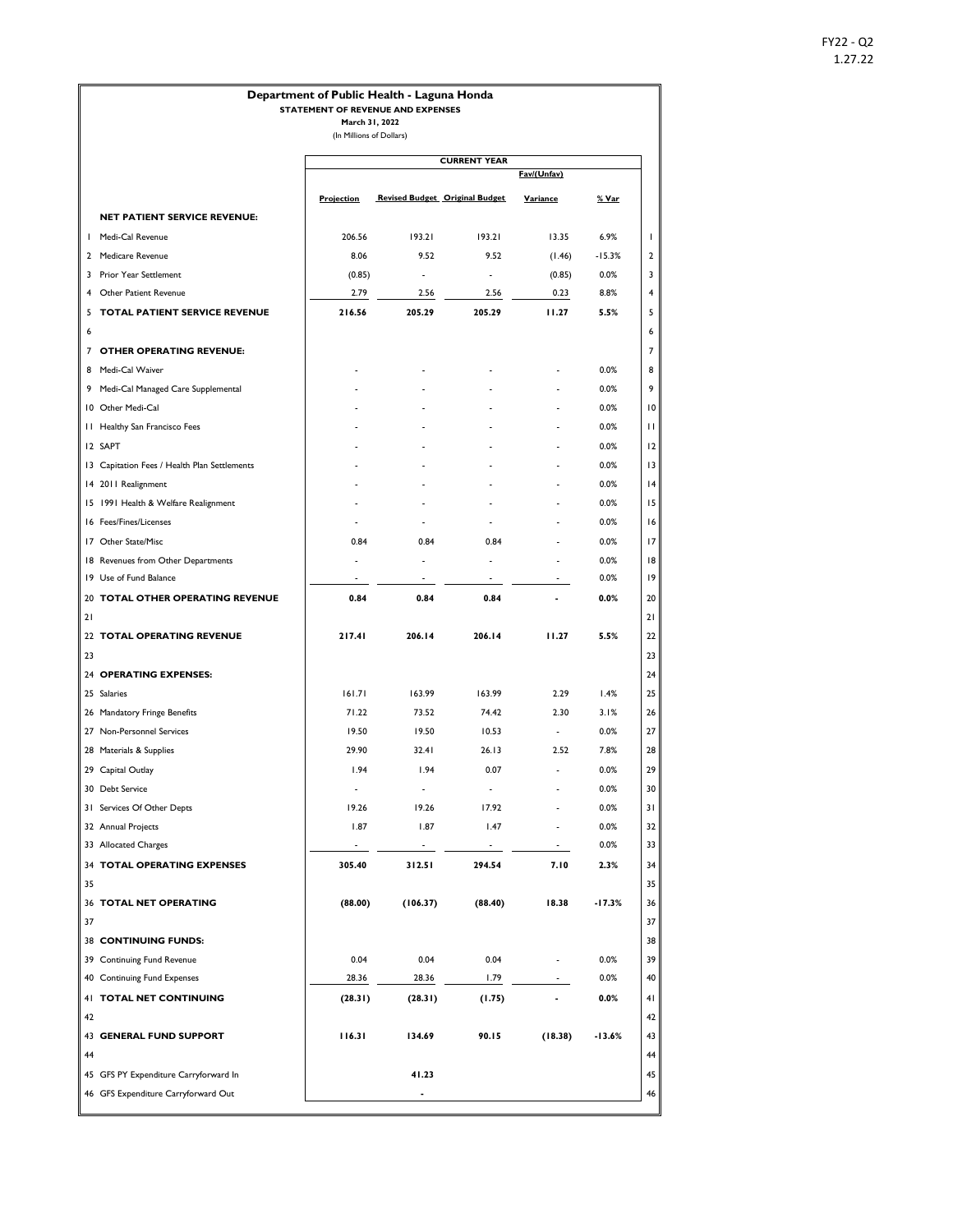## **Department of Public Health - Behavioral Health Division**

### **STATEMENT OF REVENUE AND EXPENSES**

|  |  |  | (In Millions of Dollars) |  |
|--|--|--|--------------------------|--|
|--|--|--|--------------------------|--|

|    |                                              |                          |                          | <b>CURRENT YEAR</b>                   |                          |          |
|----|----------------------------------------------|--------------------------|--------------------------|---------------------------------------|--------------------------|----------|
|    |                                              |                          |                          |                                       | Fav/(Unfav)              |          |
|    |                                              | <b>Projection</b>        |                          | <b>Revised Budget Original Budget</b> | Variance                 | % Var    |
|    | <b>NET PATIENT SERVICE REVENUE:</b>          |                          |                          |                                       |                          |          |
|    | I Medi-Cal Revenue                           | 114.79                   | 94.95                    | 94.95                                 | 19.84                    | 20.9%    |
|    | 2 Medicare Revenue                           | 2.96                     | 2.48                     | 2.48                                  | 0.48                     | 19.5%    |
| 3  | Prior Year Settlement                        | 17.81                    | 8.44                     | ÷                                     | 9.37                     | 111.0%   |
|    | Other Patient Revenue                        | 0.62                     | 0.62                     | 0.62                                  |                          | 0.0%     |
| 5  | TOTAL PATIENT SERVICE REVENUE                | 136.18                   | 106.48                   | 98.04                                 | 29.69                    | 27.9%    |
| 6  |                                              |                          |                          |                                       |                          |          |
|    | 7 OTHER OPERATING REVENUE:                   |                          |                          |                                       |                          |          |
|    | 8 Medi-Cal Waiver                            |                          |                          |                                       |                          | 0.0%     |
|    | 9 Medi-Cal Managed Care Supplemental         |                          |                          |                                       |                          | 0.0%     |
|    | 10 Other Medi-Cal                            | 0.44                     |                          |                                       | 0.44                     | 0.0%     |
|    | 11 Healthy San Francisco Fees                |                          |                          |                                       |                          | 0.0%     |
|    | I2 SAPT                                      | 8.78                     | 8.78                     | 8.78                                  |                          | 0.0%     |
|    | 13 Capitation Fees / Health Plan Settlements |                          |                          |                                       |                          | 0.0%     |
|    | 14 2011 Realignment                          | 58.14                    | 41.17                    | 41.17                                 | 16.97                    | 41.2%    |
|    | 15 1991 Health & Welfare Realignment         | 60.89                    | 60.89                    | 60.89                                 |                          | 0.0%     |
|    | 16 Fees/Fines/Licenses                       | $\overline{\phantom{a}}$ | $\overline{\phantom{a}}$ | ÷                                     | $\overline{\phantom{a}}$ | 0.0%     |
|    | 17 Other State/Misc                          | 5.59                     | 6.65                     | 15.09                                 | (1.06)                   | $-15.9%$ |
|    | 18 Revenues from Other Departments           |                          | $\overline{a}$           | ÷                                     | $\overline{\phantom{a}}$ | 0.0%     |
|    | 19 Use of Fund Balance                       | $\overline{\phantom{a}}$ | $\overline{\phantom{a}}$ | $\overline{\phantom{a}}$              | $\sim$                   | 0.0%     |
|    | 20 TOTAL OTHER OPERATING REVENUE             | 133.85                   | 117.50                   | 125.94                                | 16.35                    | 13.9%    |
| 21 |                                              |                          |                          |                                       |                          |          |
|    | 22 TOTAL OPERATING REVENUE                   | 270.03                   | 223.98                   | 223.98                                | 46.05                    | 20.6%    |
| 23 |                                              |                          |                          |                                       |                          |          |
|    | 24 OPERATING EXPENSES:                       |                          |                          |                                       |                          |          |
|    | 25 Salaries                                  | 70.44                    | 72.77                    | 72.77                                 | 2.32                     | 3.2%     |
|    | 26 Mandatory Fringe Benefits                 | 27.53                    | 28.04                    | 28.04                                 | 0.51                     | 1.8%     |
|    | 27 Non-Personnel Services                    | 259.12                   | 259.42                   | 252.35                                | 0.30                     | 0.1%     |
|    | 28 Materials & Supplies                      | 12.82                    | 12.82                    | 9.79                                  |                          | 0.0%     |
|    | 29 Capital Outlay                            | 0.20                     | 0.20                     | ٠                                     |                          | 0.0%     |
|    | 30 Debt Service                              | $\overline{\phantom{a}}$ | $\overline{\phantom{a}}$ | ٠                                     |                          | 0.0%     |
|    | 31 Services Of Other Depts                   | 3.42                     | 3.42                     | 2.99                                  |                          | 0.0%     |
|    | 32 Annual Projects                           |                          | $\overline{a}$           | $\overline{a}$                        |                          | 0.0%     |
|    | 33 Allocated Charges                         | 0.58                     | 0.58                     | 0.58                                  | $\overline{\phantom{a}}$ | 0.0%     |
|    | 34 TOTAL OPERATING EXPENSES                  | 374.12                   | 377.25                   | 366.52                                | 3.13                     | 0.8%     |
| 35 |                                              |                          |                          |                                       |                          |          |
|    | 36 TOTAL NET OPERATING                       | (104.09)                 | (153.27)                 | (142.54)                              | 49.18                    | $-32.1%$ |
| 37 |                                              |                          |                          |                                       |                          |          |
|    | <b>38 CONTINUING FUNDS:</b>                  |                          |                          |                                       |                          |          |
|    | 39 Continuing Fund Revenue                   |                          | $\overline{\phantom{a}}$ | ٠                                     |                          | 0.0%     |
|    | 40 Continuing Fund Expenses                  | 14.35                    | 14.35                    | 5.70                                  |                          | 0.0%     |
|    | 41 TOTAL NET CONTINUING                      | (14.35)                  | (14.35)                  | (5.70)                                |                          | $0.0\%$  |
| 42 |                                              |                          |                          |                                       |                          |          |
|    | 43 GENERAL FUND SUPPORT                      | 118.44                   | 167.62                   | 148.24                                | (49.18)                  | $-29.3%$ |
| 44 |                                              |                          |                          |                                       |                          |          |
|    | 45 GFS PY Expenditure Carryforward In        |                          | 21.15                    |                                       |                          |          |
|    | 46 GFS Expenditure Carryforward Out          |                          |                          |                                       |                          |          |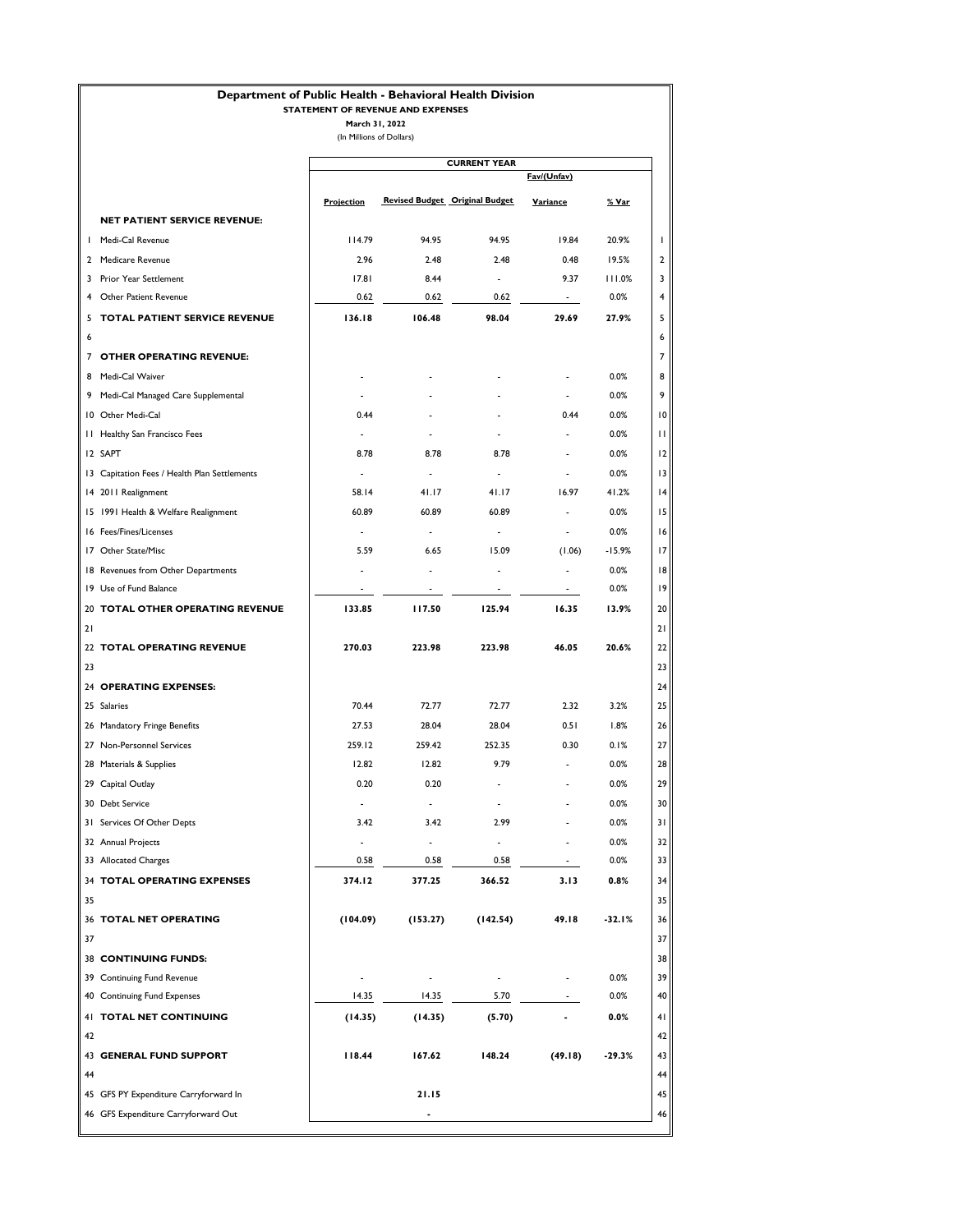### **Department of Public Health - Primary Care Clinics**

#### **STATEMENT OF REVENUE AND EXPENSES**

**March 31, 2022** (In Millions of Dollars)

|    |                                              |                          |                          | <b>CURRENT YEAR</b>                   |                          |            |
|----|----------------------------------------------|--------------------------|--------------------------|---------------------------------------|--------------------------|------------|
|    |                                              |                          |                          |                                       | Fav/(Unfav)              |            |
|    |                                              | <b>Projection</b>        |                          | <b>Revised Budget Original Budget</b> | Variance                 | % Var      |
|    | NET PATIENT SERVICE REVENUE:                 |                          |                          |                                       |                          |            |
| т. | Medi-Cal Revenue                             | 8.35                     | 9.93                     | 9.93                                  | (1.59)                   | $-16.0%$   |
|    | 2 Medicare Revenue                           | 1.83                     | 1.89                     | 1.89                                  | (0.06)                   | $-3.3%$    |
|    | 3 Prior Year Settlement                      | (5.45)                   | $\overline{\phantom{a}}$ |                                       | (5.45)                   | 0.0%       |
| 4  | <b>Other Patient Revenue</b>                 | 0.77                     | (0.07)                   | (0.07)                                | 0.84                     | $-1226.3%$ |
| 5  | <b>TOTAL PATIENT SERVICE REVENUE</b>         | 5.50                     | 11.76                    | 11.76                                 | (6.26)                   | $-53.2%$   |
| 6  |                                              |                          |                          |                                       |                          |            |
|    | 7 OTHER OPERATING REVENUE:                   |                          |                          |                                       |                          |            |
|    | 8 Medi-Cal Waiver                            |                          |                          |                                       |                          | 0.0%       |
|    | 9 Medi-Cal Managed Care Supplemental         |                          |                          |                                       |                          | 0.0%       |
|    | 10 Other Medi-Cal                            |                          |                          |                                       |                          | 0.0%       |
|    | 11 Healthy San Francisco Fees                |                          |                          |                                       |                          | 0.0%       |
|    | I2 SAPT                                      |                          |                          |                                       | $\overline{\phantom{a}}$ | 0.0%       |
|    | 13 Capitation Fees / Health Plan Settlements | 5.88                     | 6.00                     | 6.00                                  | (0.12)                   | $-2.1%$    |
|    | 14 2011 Realignment                          |                          | $\overline{a}$           |                                       | $\overline{a}$           | 0.0%       |
|    | 15 1991 Health & Welfare Realignment         |                          |                          |                                       |                          | 0.0%       |
|    | 16 Fees/Fines/Licenses                       |                          |                          |                                       |                          | 0.0%       |
|    | 17 Other State/Misc                          | 0.15                     | 0.15                     | 1.27                                  |                          | 0.0%       |
|    | 18 Revenues from Other Departments           | 0.54                     | 0.54                     | 0.54                                  |                          | 0.0%       |
|    | 19 Use of Fund Balance                       | $\overline{\phantom{a}}$ | $\sim$                   | $\overline{\phantom{a}}$              | $\sim$                   | 0.0%       |
|    | 20 TOTAL OTHER OPERATING REVENUE             | 6.57                     | 6.69                     | 7.81                                  | (0.12)                   | -1.9%      |
| 21 |                                              |                          |                          |                                       |                          |            |
|    | 22 TOTAL OPERATING REVENUE                   | 12.07                    | 18.45                    | 19.57                                 | (6.38)                   | -34.6%     |
| 23 |                                              |                          |                          |                                       |                          |            |
|    | 24 OPERATING EXPENSES:                       |                          |                          |                                       |                          |            |
|    | 25 Salaries                                  | 69.80                    | 71.48                    | 70.94                                 | 1.67                     | 2.3%       |
|    | 26 Mandatory Fringe Benefits                 | 26.81                    | 26.98                    | 26.76                                 | 0.17                     | 0.6%       |
|    | 27 Non-Personnel Services                    | 38.41                    | 38.41                    | 5.88                                  | (0.00)                   | 0.0%       |
|    | 28 Materials & Supplies                      | 7.18                     | 7.03                     | 4.57                                  | (0.15)                   | $-2.1%$    |
|    | 29 Capital Outlay                            | 0.07                     | 0.07                     | $\overline{a}$                        |                          | 0.0%       |
|    | 30 Debt Service                              | $\overline{\phantom{a}}$ | $\overline{\phantom{a}}$ | $\overline{\phantom{a}}$              |                          | 0.0%       |
|    | 31 Services Of Other Depts                   | 3.57                     | 3.57                     | 3.54                                  |                          | 0.0%       |
|    | 32 Annual Projects                           | 0.70                     | 0.70                     | 0.21                                  |                          | 0.0%       |
|    | 33 Allocated Charges                         | (5.97)                   | (5.97)                   | (5.97)                                | $\sim$                   | 0.0%       |
|    | 34 TOTAL OPERATING EXPENSES                  | 140.57                   | 142.27                   | 105.92                                | 1.70                     | 1.2%       |
| 35 |                                              |                          |                          |                                       |                          |            |
|    | 36 TOTAL NET OPERATING                       | (128.50)                 | (123.81)                 | (86.35)                               | (4.69)                   | 3.8%       |
| 37 |                                              |                          |                          |                                       |                          |            |
|    | <b>38 CONTINUING FUNDS:</b>                  |                          |                          |                                       |                          |            |
|    | 39 Continuing Fund Revenue                   | 6.35                     | 6.35                     | 2.53                                  |                          | 0.0%       |
|    | 40 Continuing Fund Expenses                  | 18.56                    | 18.56                    | 2.53                                  | $\overline{\phantom{a}}$ | 0.0%       |
|    | 41 TOTAL NET CONTINUING                      | (12.22)                  | (12.22)                  | $\blacksquare$                        |                          | 0.0%       |
| 42 |                                              |                          |                          |                                       |                          |            |
|    | <b>43 GENERAL FUND SUPPORT</b>               | 140.72                   | 136.03                   | 86.35                                 | 4.69                     | 3.4%       |
| 44 |                                              |                          |                          |                                       |                          |            |
|    | 45 GFS PY Expenditure Carryforward In        |                          | 20.98                    |                                       |                          |            |
|    |                                              |                          |                          |                                       |                          |            |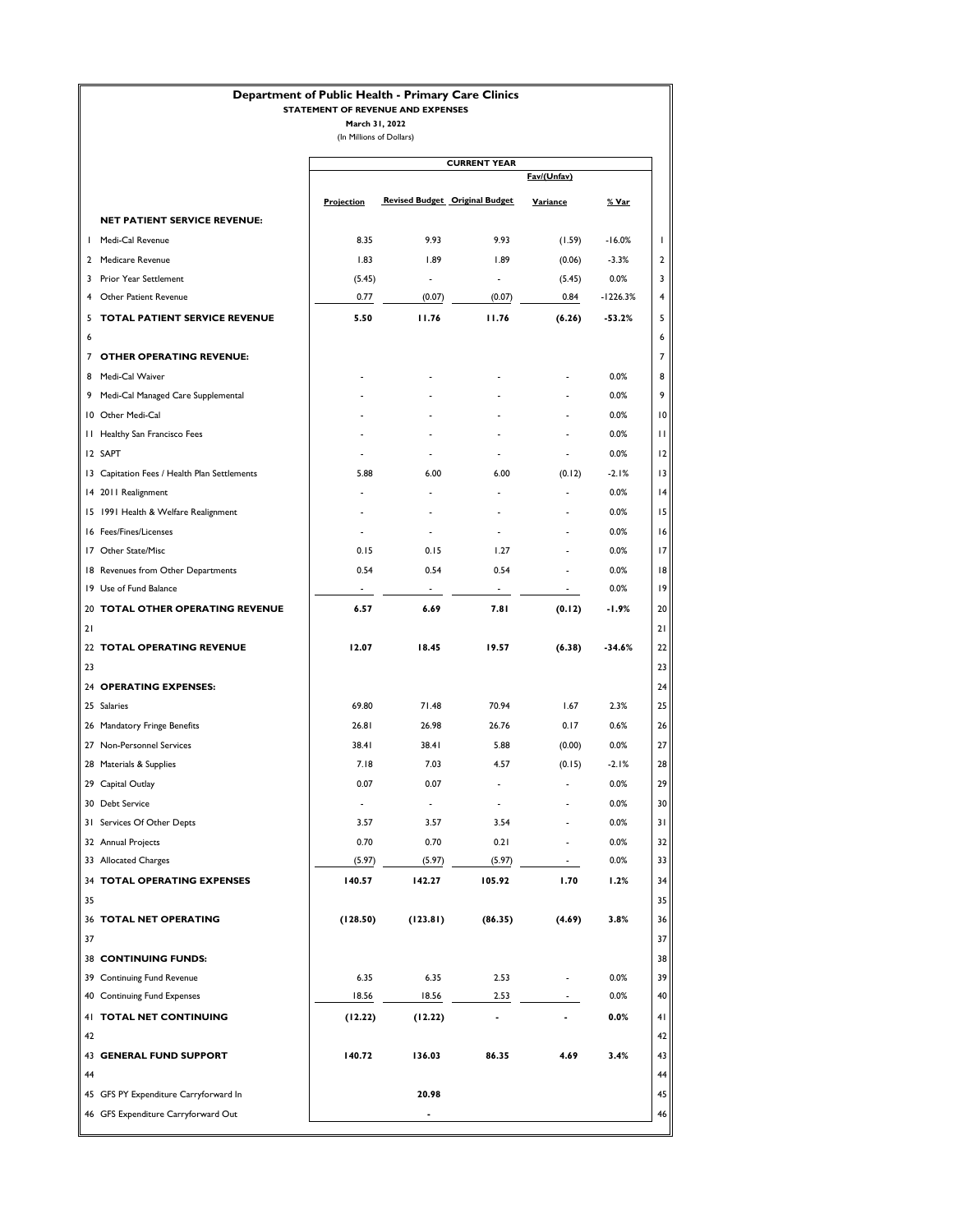|    | Department of Public Health - Jail Health Division |                                    | STATEMENT OF REVENUE AND EXPENSES |                                       |                        |                           |
|----|----------------------------------------------------|------------------------------------|-----------------------------------|---------------------------------------|------------------------|---------------------------|
|    |                                                    | <b>Department of Public Health</b> |                                   |                                       |                        |                           |
|    |                                                    | (In Millions of Dollars)           |                                   |                                       |                        |                           |
|    |                                                    |                                    |                                   | <b>CURRENT YEAR</b>                   |                        |                           |
|    |                                                    |                                    |                                   |                                       | Fav/(Unfav)            |                           |
|    |                                                    | <b>Projection</b>                  |                                   | <b>Revised Budget Original Budget</b> | Variance               | <u>% Var</u>              |
|    | <b>NET PATIENT SERVICE REVENUE:</b>                |                                    |                                   |                                       |                        |                           |
|    | I Medi-Cal Revenue                                 |                                    |                                   |                                       |                        | 0.0%<br>I                 |
|    | 2 Medicare Revenue                                 |                                    |                                   |                                       |                        | 0.0%<br>2                 |
| 3  | Prior Year Settlement                              |                                    |                                   |                                       |                        | 0.0%<br>3                 |
| 4  | Other Patient Revenue                              |                                    |                                   |                                       | $\overline{a}$         | 0.0%<br>4                 |
| 5  | TOTAL PATIENT SERVICE REVENUE                      |                                    |                                   |                                       |                        | 0.0%<br>5                 |
| 6  |                                                    |                                    |                                   |                                       |                        | 6                         |
|    | 7 OTHER OPERATING REVENUE:                         |                                    |                                   |                                       |                        | $\overline{7}$            |
|    | 8 Medi-Cal Waiver                                  |                                    |                                   |                                       |                        | 0.0%<br>8                 |
|    | 9 Medi-Cal Managed Care Supplemental               |                                    |                                   |                                       |                        | 0.0%<br>9                 |
|    | 10 Other Medi-Cal                                  |                                    |                                   |                                       |                        | 0.0%<br>$\overline{10}$   |
|    | 11 Healthy San Francisco Fees                      |                                    |                                   |                                       |                        | 0.0%<br>П                 |
|    | I2 SAPT                                            |                                    |                                   |                                       |                        | 0.0%<br>12                |
|    | 13 Capitation Fees / Health Plan Settlements       |                                    |                                   |                                       |                        | 0.0%<br>13                |
|    | 14 2011 Realignment                                |                                    |                                   |                                       |                        | 0.0%<br> 4                |
|    | 15 1991 Health & Welfare Realignment               |                                    |                                   |                                       |                        | 0.0%<br>15                |
|    | 16 Fees/Fines/Licenses                             | 0.03                               | 0.03                              | 0.03                                  |                        | 0.0%<br>16                |
|    | 17 Other State/Misc                                |                                    | $\overline{a}$                    | $\overline{\phantom{a}}$              |                        | 0.0%<br>17                |
|    | 18 Revenues from Other Departments                 | 0.36                               | 0.36                              | 0.36                                  |                        | 0.0%<br>18                |
|    | 19 Use of Fund Balance                             | $\qquad \qquad \blacksquare$       | $\overline{\phantom{a}}$          | $\blacksquare$                        |                        | 0.0%<br>19                |
|    | 20 TOTAL OTHER OPERATING REVENUE                   | 0.39                               | 0.39                              | 0.39                                  |                        | 0.0%<br>20                |
| 21 |                                                    |                                    |                                   |                                       |                        | 21                        |
|    | 22 TOTAL OPERATING REVENUE                         | 0.39                               | 0.39                              | 0.39                                  |                        | 0.0%<br>22                |
| 23 |                                                    |                                    |                                   |                                       |                        | 23                        |
|    | 24 OPERATING EXPENSES:                             |                                    |                                   |                                       |                        | 24                        |
|    | 25 Salaries                                        | 23.64                              | 23.38                             | 23.38                                 | (0.26)                 | $-1.1%$<br>25             |
|    | 26 Mandatory Fringe Benefits                       | 7.72                               | 8.05                              | 8.05                                  | 0.33                   | 4.1%<br>26                |
|    | 27 Non-Personnel Services                          | 3.08                               | 2.81                              | 2.26                                  | (0.27)                 | $-9.6%$<br>27             |
|    | 28 Materials & Supplies                            | 4.62                               | 4.64                              | 4.52                                  | 0.02                   | 0.4%<br>28                |
|    | 29 Capital Outlay                                  | 0.24                               | 0.24                              |                                       |                        | 0.0%<br>29                |
|    | 30 Debt Service                                    | $\overline{a}$<br>0.50             | $\overline{\phantom{a}}$          | ÷<br>0.36                             |                        | 0.0%<br>30<br>25.0%<br>31 |
|    | 31 Services Of Other Depts<br>32 Annual Projects   | ÷,                                 | 0.67<br>$\blacksquare$            | $\overline{\phantom{a}}$              | 0.17<br>$\overline{a}$ | 0.0%<br>32                |
|    | 33 Allocated Charges                               | (0.19)                             | (0.19)                            | (0.19)                                | ۰.                     | 0.0%<br>33                |
|    | 34 TOTAL OPERATING EXPENSES                        | 39.61                              | 39.61                             | 38.38                                 | (0.01)                 | 0.0%<br>34                |
| 35 |                                                    |                                    |                                   |                                       |                        | 35                        |
|    | 36 TOTAL NET OPERATING                             | (39.22)                            | (39.22)                           | (37.99)                               | (0.01)                 | $0.0\%$<br>36             |
| 37 |                                                    |                                    |                                   |                                       |                        | 37                        |
|    | <b>38 CONTINUING FUNDS:</b>                        |                                    |                                   |                                       |                        | 38                        |
|    | 39 Continuing Fund Revenue                         |                                    |                                   |                                       |                        | 0.0%<br>39                |
|    | 40 Continuing Fund Expenses                        |                                    |                                   |                                       |                        | 0.0%<br>40                |
|    | 41 TOTAL NET CONTINUING                            |                                    |                                   |                                       |                        | 0.0%<br>41                |
| 42 |                                                    |                                    |                                   |                                       |                        | 42                        |
|    | <b>43 GENERAL FUND SUPPORT</b>                     | 39.22                              | 39.22                             | 37.99                                 | 0.01                   | 0.0%<br>43                |
| 44 |                                                    |                                    |                                   |                                       |                        | 44                        |
|    | 45 GFS PY Expenditure Carryforward In              |                                    | 1.17                              |                                       |                        | 45                        |
|    | 46 GFS Expenditure Carryforward Out                |                                    | $\overline{\phantom{a}}$          |                                       |                        | 46                        |
|    |                                                    |                                    |                                   |                                       |                        |                           |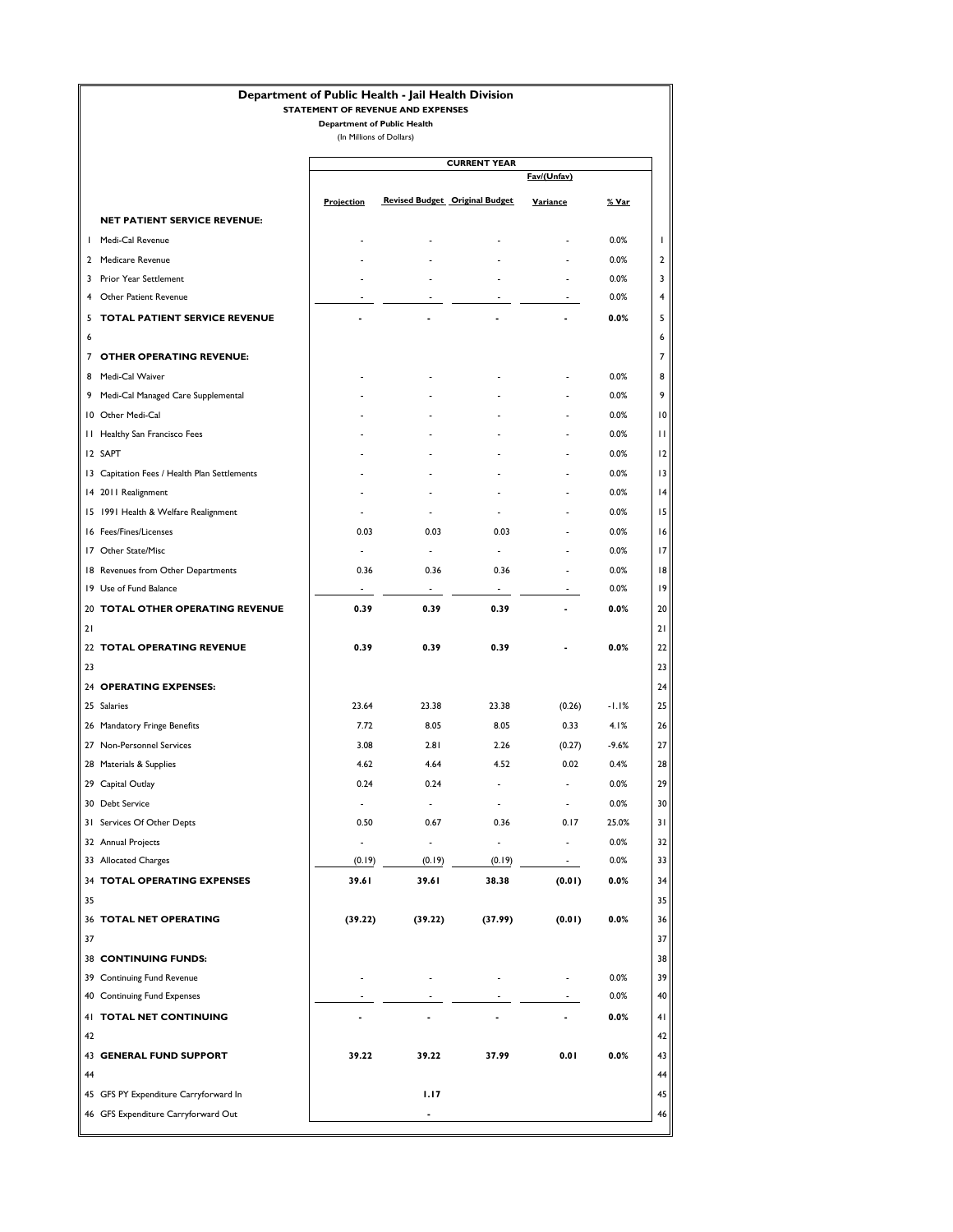## **Department of Public Health - Health at Home Division**

### **STATEMENT OF REVENUE AND EXPENSES**

|                                              |                          |                                       | <b>CURRENT YEAR</b>      |                          |              |
|----------------------------------------------|--------------------------|---------------------------------------|--------------------------|--------------------------|--------------|
|                                              |                          |                                       |                          | Fav/(Unfav)              |              |
|                                              | <b>Projection</b>        | <b>Revised Budget Original Budget</b> |                          | Variance                 | <u>% Var</u> |
| NET PATIENT SERVICE REVENUE:                 |                          |                                       |                          |                          |              |
| Medi-Cal Revenue<br>ш                        | 0.14                     | 0.05                                  | 0.05                     | 0.10                     | 219.0%       |
| 2 Medicare Revenue                           | 2.28                     | 1.65                                  | 1.65                     | 0.63                     | 37.8%        |
| 3 Prior Year Settlement                      | $\blacksquare$           | $\overline{\phantom{a}}$              | $\blacksquare$           | $\sim$                   | 0.0%         |
| 4 Other Patient Revenue                      | 0.00                     | 0.00                                  | 0.00                     | (0.00)                   | $-79.4%$     |
| TOTAL PATIENT SERVICE REVENUE<br>5           | 2.42                     | 1.70                                  | 1.70                     | 0.72                     | 42.5%        |
| 6                                            |                          |                                       |                          |                          |              |
| 7 OTHER OPERATING REVENUE:                   |                          |                                       |                          |                          |              |
| 8 Medi-Cal Waiver                            |                          |                                       |                          |                          | 0.0%         |
| Medi-Cal Managed Care Supplemental<br>9      |                          |                                       |                          |                          | 0.0%         |
| 10 Other Medi-Cal                            |                          |                                       |                          |                          | 0.0%         |
| 11 Healthy San Francisco Fees                |                          |                                       |                          |                          | 0.0%         |
| I2 SAPT                                      |                          |                                       | $\overline{\phantom{a}}$ | $\overline{a}$           | 0.0%         |
| 13 Capitation Fees / Health Plan Settlements | 0.30                     | 0.30                                  | 0.30                     | $\frac{1}{2}$            | 0.0%         |
| 14 2011 Realignment                          |                          |                                       |                          |                          | 0.0%         |
| 15 1991 Health & Welfare Realignment         |                          |                                       |                          |                          | 0.0%         |
| 16 Fees/Fines/Licenses                       |                          |                                       |                          |                          | 0.0%         |
| 17 Other State/Misc                          |                          |                                       |                          |                          | 0.0%         |
| 18 Revenues from Other Departments           | 0.27                     | 0.27                                  | 0.27                     |                          | 0.0%         |
| 19 Use of Fund Balance                       | $\sim$                   | $\sim$                                | $\sim 10$                | $\sim$                   | 0.0%         |
| 20 TOTAL OTHER OPERATING REVENUE             | 0.57                     | 0.57                                  | 0.57                     |                          | 0.0%         |
| 21                                           |                          |                                       |                          |                          |              |
| 22 TOTAL OPERATING REVENUE                   | 2.99                     | 2.27                                  | 2.27                     | 0.72                     | 31.8%        |
| 23                                           |                          |                                       |                          |                          |              |
| 24 OPERATING EXPENSES:                       |                          |                                       |                          |                          |              |
| 25 Salaries                                  | 5.93                     | 6.22                                  | 6.22                     | 0.28                     | 4.6%         |
| 26 Mandatory Fringe Benefits                 | 2.30                     | 2.40                                  | 2.40                     | 0.10                     | 4.4%         |
| 27 Non-Personnel Services                    | 0.52                     | 0.52                                  | 0.17                     | $\sim$                   | 0.0%         |
| 28 Materials & Supplies                      | 0.17                     | 0.17                                  | 0.12                     | $\overline{\phantom{a}}$ | 0.0%         |
| 29 Capital Outlay                            | 0.00                     | 0.00                                  |                          |                          | 0.0%         |
| 30 Debt Service                              |                          | $\overline{\phantom{a}}$              |                          |                          | 0.0%         |
| 31 Services Of Other Depts                   | 0.07                     | 0.07                                  | 0.07                     |                          | $0.0\%$      |
| 32 Annual Projects                           | $\overline{\phantom{a}}$ | $\overline{a}$                        |                          |                          | 0.0%         |
| 33 Allocated Charges                         | (0.22)                   | (0.22)                                | (0.22)                   | $\sim$                   | 0.0%         |
| 34 TOTAL OPERATING EXPENSES                  | 8.78                     | 9.16                                  | 8.76                     | 0.39                     | 4.2%         |
| 35                                           |                          |                                       |                          |                          |              |
| 36 TOTAL NET OPERATING                       | (5.78)                   | (6.89)                                | (6.49)                   | 1.11                     | $-16.1%$     |
| 37                                           |                          |                                       |                          |                          |              |
| <b>38 CONTINUING FUNDS:</b>                  |                          |                                       |                          |                          |              |
| 39 Continuing Fund Revenue                   |                          |                                       |                          |                          | 0.0%         |
| 40 Continuing Fund Expenses                  |                          |                                       |                          |                          | 0.0%         |
| 41 TOTAL NET CONTINUING                      |                          |                                       |                          |                          | 0.0%         |
| 42                                           |                          |                                       |                          |                          |              |
| 43 GENERAL FUND SUPPORT                      | 5.78                     | 6.89                                  | 6.49                     | (1.11)                   | $-16.1%$     |
| 44                                           |                          |                                       |                          |                          |              |
| 45 GFS PY Expenditure Carryforward In        |                          | 0.40                                  |                          |                          |              |
| 46 GFS Expenditure Carryforward Out          |                          | $\overline{\phantom{a}}$              |                          |                          |              |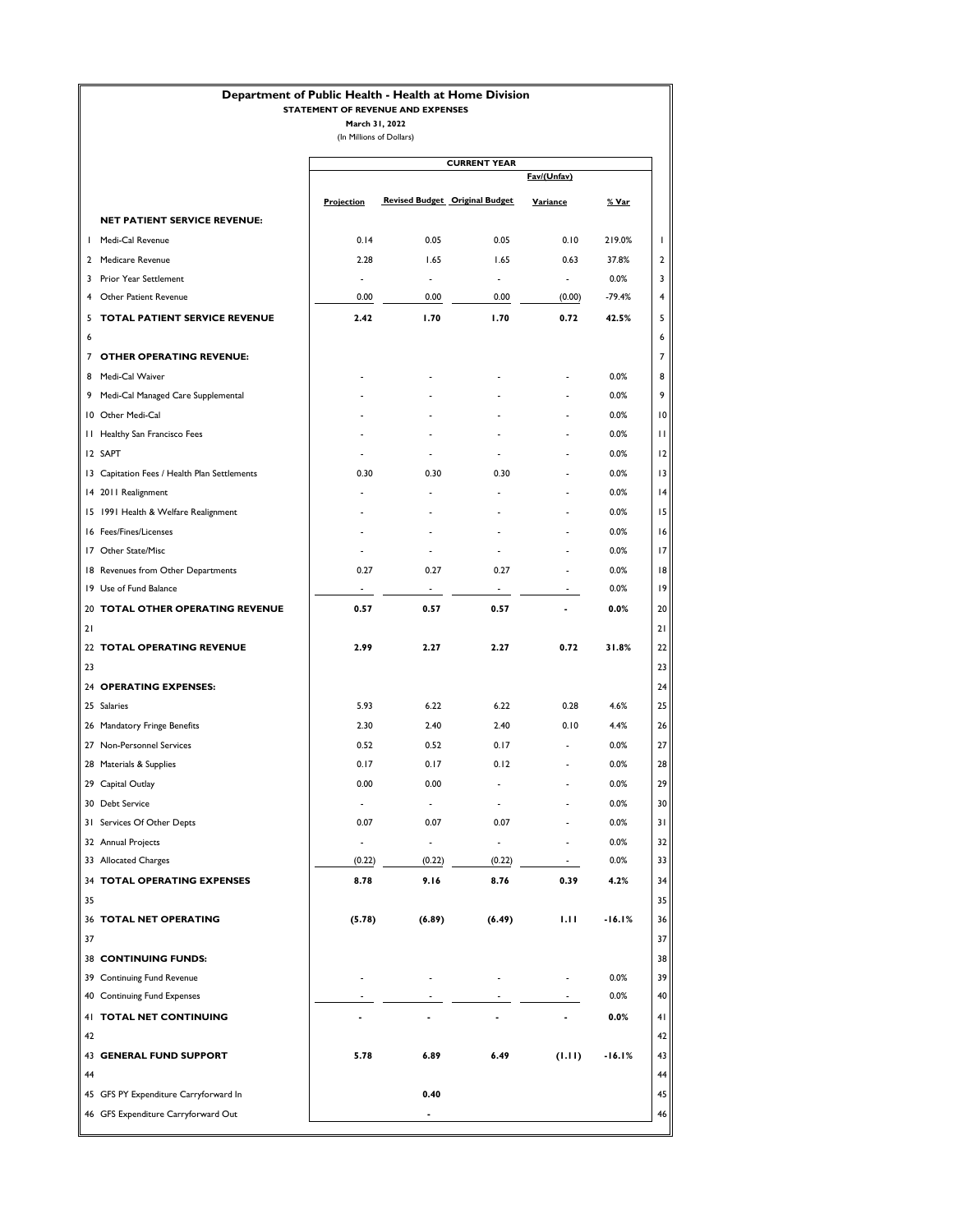## **Department of Public Health - Health Network Division**

### **STATEMENT OF REVENUE AND EXPENSES**

|  | (In Millions of Dollars) |
|--|--------------------------|
|--|--------------------------|

|    |                                              | <b>CURRENT YEAR</b>      |                          |                                       |                          |          |
|----|----------------------------------------------|--------------------------|--------------------------|---------------------------------------|--------------------------|----------|
|    |                                              | Fav/(Unfav)              |                          |                                       |                          |          |
|    |                                              | <b>Projection</b>        |                          | <b>Revised Budget Original Budget</b> | Variance                 | % Var    |
|    | <b>NET PATIENT SERVICE REVENUE:</b>          |                          |                          |                                       |                          |          |
|    | I Medi-Cal Revenue                           | 0.11                     | 0.11                     | 0.11                                  |                          | 0.0%     |
|    | 2 Medicare Revenue                           |                          |                          |                                       |                          | 0.0%     |
|    | 3 Prior Year Settlement                      |                          |                          |                                       |                          | 0.0%     |
| 4  | <b>Other Patient Revenue</b>                 | 0.01                     | 0.01                     | 0.01                                  |                          | 0.0%     |
| 5  | TOTAL PATIENT SERVICE REVENUE                | 0.12                     | 0.12                     | 0.12                                  |                          | 0.0%     |
| 6  |                                              |                          |                          |                                       |                          |          |
|    | 7 OTHER OPERATING REVENUE:                   |                          |                          |                                       |                          |          |
|    | 8 Medi-Cal Waiver                            |                          |                          |                                       |                          | 0.0%     |
|    | 9 Medi-Cal Managed Care Supplemental         |                          |                          |                                       |                          | 0.0%     |
|    | 10 Other Medi-Cal                            | 1.01                     | 1.61                     | 1.61                                  | (0.61)                   | $-37.5%$ |
|    | 11 Healthy San Francisco Fees                | 0.86                     | 16.92                    | 16.92                                 | (16.05)                  | $-94.9%$ |
|    | <b>I2 SAPT</b>                               | $\overline{\phantom{a}}$ | $\overline{\phantom{a}}$ | L.                                    |                          | 0.0%     |
|    | 13 Capitation Fees / Health Plan Settlements | 0.05                     | 0.20                     | 0.20                                  | (0.15)                   | $-75.0%$ |
|    | 14 2011 Realignment                          | ÷                        | $\overline{\phantom{a}}$ | $\blacksquare$                        | $\overline{\phantom{a}}$ | 0.0%     |
|    | 15 1991 Health & Welfare Realignment         | 1.13                     | 1.13                     | 1.13                                  | $\overline{\phantom{a}}$ | 0.0%     |
|    | 16 Fees/Fines/Licenses                       | 0.72                     | 1.12                     | $\overline{\phantom{a}}$              | (0.40)                   | $-35.8%$ |
|    | 17 Other State/Misc                          | 4.40                     | 10.40                    | 10.40                                 | (6.00)                   | $-57.7%$ |
|    | 18 Revenues from Other Departments           |                          |                          | $\overline{a}$                        |                          | 0.0%     |
|    | 19 Use of Fund Balance                       |                          |                          | $\overline{\phantom{a}}$              | $\sim$                   | 0.0%     |
|    | 20 TOTAL OTHER OPERATING REVENUE             | 8.16                     | 31.37                    | 30.26                                 |                          | $-74.0%$ |
| 21 |                                              |                          |                          |                                       | (23.21)                  |          |
|    | 22 TOTAL OPERATING REVENUE                   | 8.28                     | 31.49                    | 30.37                                 | (23.21)                  | $-13.7%$ |
|    |                                              |                          |                          |                                       |                          |          |
| 23 |                                              |                          |                          |                                       |                          |          |
|    | 24 OPERATING EXPENSES:                       |                          |                          |                                       |                          |          |
|    | 25 Salaries                                  | 40.26                    | 42.74                    | 42.74                                 | 2.48                     | 5.8%     |
|    | 26 Mandatory Fringe Benefits                 | 16.08                    | 17.51                    | 17.51                                 | 1.43                     | 8.2%     |
|    | 27 Non-Personnel Services                    | 62.06                    | 67.36                    | 59.31                                 | 5.30                     | 7.9%     |
|    | 28 Materials & Supplies                      | 0.97                     | 0.97                     | 0.79                                  | $\overline{a}$           | 0.0%     |
|    | 29 Capital Outlay                            |                          |                          |                                       |                          | 0.0%     |
|    | 30 Debt Service                              |                          | $\overline{\phantom{a}}$ | $\overline{\phantom{a}}$              |                          | 0.0%     |
|    | 31 Services Of Other Depts                   | 1.56                     | 1.56                     | 0.12                                  |                          | 0.0%     |
|    | 32 Annual Projects                           | 37.01                    | 37.01                    | 34.65                                 |                          | 0.0%     |
|    | 33 Allocated Charges                         | 6.49                     | 6.49                     | 6.49                                  | $\sim$                   | 0.0%     |
|    | 34 TOTAL OPERATING EXPENSES                  | 164.43                   | 173.64                   | 161.61                                | 9.21                     | 5.3%     |
| 35 |                                              |                          |                          |                                       |                          |          |
|    | 36 TOTAL NET OPERATING                       | (156.15)                 | (142.15)                 | (131.24)                              | (14.00)                  | 9.8%     |
| 37 |                                              |                          |                          |                                       |                          |          |
|    | <b>38 CONTINUING FUNDS:</b>                  |                          |                          |                                       |                          |          |
|    | 39 Continuing Fund Revenue                   | 29.46                    | 29.46                    | 29.46                                 | $\overline{a}$           | 0.0%     |
|    | 40 Continuing Fund Expenses                  | 104.82                   | 104.82                   | 25.75                                 | $\sim$                   | 0.0%     |
|    | 41 TOTAL NET CONTINUING                      | (75.36)                  | (75.36)                  | 3.71                                  |                          | 0.0%     |
| 42 |                                              |                          |                          |                                       |                          |          |
|    | 43 GENERAL FUND SUPPORT                      | 231.51                   | 217.51                   | 127.53                                | 14.00                    | 6.4%     |
| 44 |                                              |                          |                          |                                       |                          |          |
|    | 45 GFS PY Expenditure Carryforward In        |                          | 100.66                   |                                       |                          |          |
|    | 46 GFS Expenditure Carryforward Out          |                          |                          |                                       |                          |          |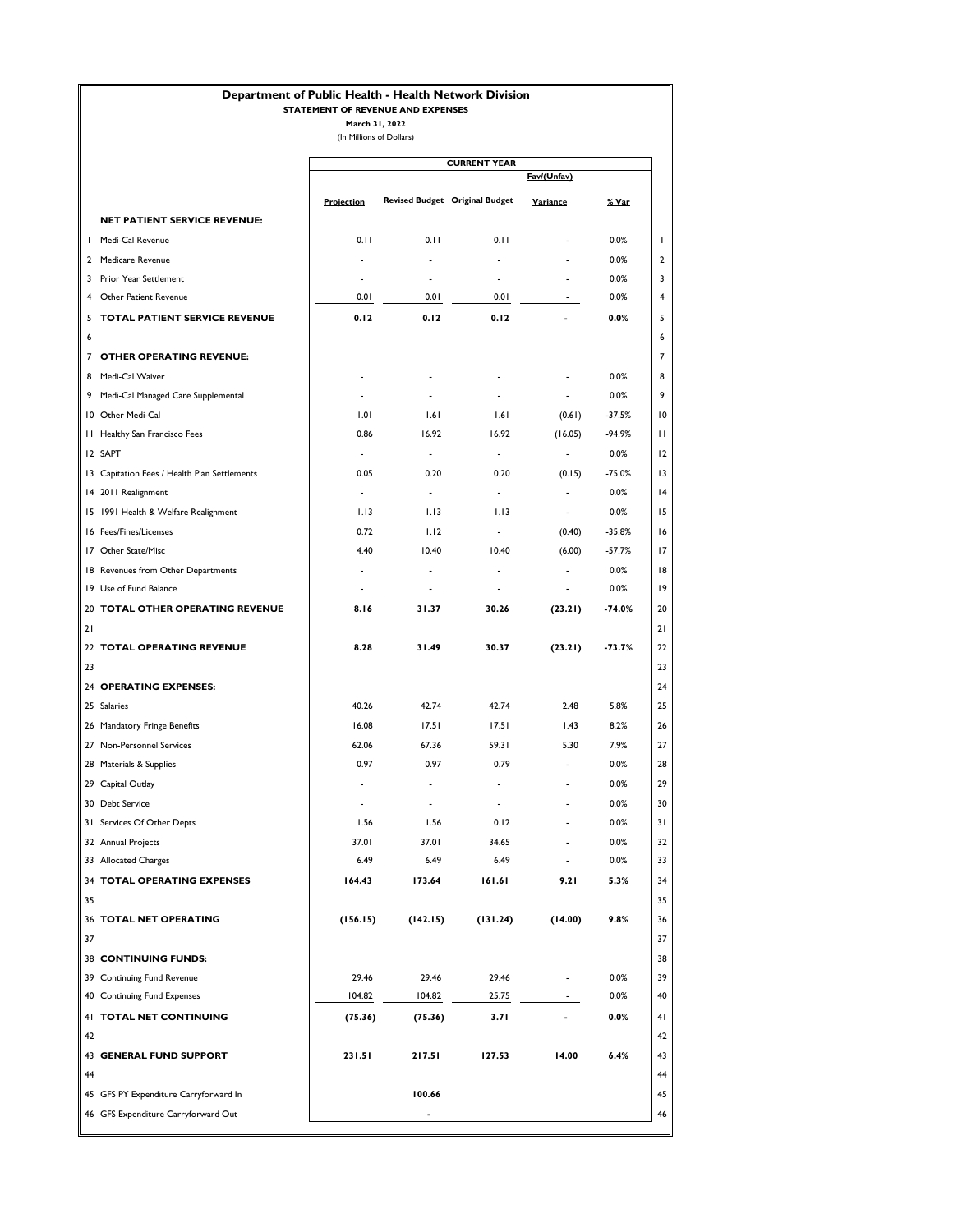## **Department of Public Health - Population Health Division**

### **STATEMENT OF REVENUE AND EXPENSES**

**March 31, 2022**

(In Millions of Dollars)

|    |                                              | <b>CURRENT YEAR</b> |                |                                       |                          |              |
|----|----------------------------------------------|---------------------|----------------|---------------------------------------|--------------------------|--------------|
|    |                                              |                     |                |                                       | Fav/(Unfav)              |              |
|    |                                              | <b>Projection</b>   |                | <b>Revised Budget Original Budget</b> | Variance                 | <u>% Var</u> |
|    | <b>NET PATIENT SERVICE REVENUE:</b>          |                     |                |                                       |                          |              |
|    | I Medi-Cal Revenue                           | 0.03                | 0.87           | 0.87                                  | (0.85)                   | $-97.1%$     |
|    | 2 Medicare Revenue                           | 0.16                | 0.00           | 0.00                                  | 0.16                     | 15532.5%     |
| 3  | Prior Year Settlement                        |                     | $\overline{a}$ |                                       |                          | 0.0%         |
| 4  | Other Patient Revenue                        | 0.26                | 1.94           | 1.94                                  | (1.68)                   | $-86.6%$     |
| 5  | TOTAL PATIENT SERVICE REVENUE                | 0.44                | 2.82           | 2.82                                  | (2.38)                   | $-84.3%$     |
| 6  |                                              |                     |                |                                       |                          |              |
|    | 7 OTHER OPERATING REVENUE:                   |                     |                |                                       |                          |              |
|    | 8 Medi-Cal Waiver                            |                     |                |                                       |                          | 0.0%         |
|    | 9 Medi-Cal Managed Care Supplemental         |                     |                |                                       |                          | 0.0%         |
|    | 10 Other Medi-Cal                            | 0.17                | 0.26           | 0.26                                  | (0.09)                   | $-33.5%$     |
|    | 11 Healthy San Francisco Fees                |                     |                |                                       |                          | 0.0%         |
|    | <b>I2 SAPT</b>                               |                     |                |                                       |                          | 0.0%         |
|    | 13 Capitation Fees / Health Plan Settlements |                     |                |                                       |                          | 0.0%         |
|    | 14 2011 Realignment                          |                     |                |                                       |                          | 0.0%         |
|    | 15 1991 Health & Welfare Realignment         |                     |                |                                       |                          | 0.0%         |
|    | 16 Fees/Fines/Licenses                       | 20.67               | 22.69          | 22.89                                 | (2.01)                   | $-8.9%$      |
|    | 17 Other State/Misc                          | 0.86                | 0.86           | 0.66                                  |                          | 0.0%         |
|    | 18 Revenues from Other Departments           |                     |                |                                       |                          | 0.0%         |
|    | 19 Use of Fund Balance                       |                     |                | $\overline{\phantom{a}}$              | $\sim$                   | 0.0%         |
|    | 20 TOTAL OTHER OPERATING REVENUE             | 21.71               | 23.81          | 23.81                                 | (2.10)                   | $-8.8%$      |
| 21 |                                              |                     |                |                                       |                          |              |
|    | 22 TOTAL OPERATING REVENUE                   | 22.15               | 26.63          | 26.63                                 | (4.48)                   | -16.8%       |
| 23 |                                              |                     |                |                                       |                          |              |
|    | 24 OPERATING EXPENSES:                       |                     |                |                                       |                          |              |
|    | 25 Salaries                                  | 34.59               | 35.97          | 35.97                                 | 1.38                     | 3.8%         |
|    | 26 Mandatory Fringe Benefits                 | 13.40               | 14.02          | 14.02                                 | 0.62                     | 4.4%         |
|    | 27 Non-Personnel Services                    | 25.47               | 25.47          | 23.62                                 | $\overline{\phantom{a}}$ | 0.0%         |
|    | 28 Materials & Supplies                      | 7.55                | 7.55           | 3.12                                  |                          | 0.0%         |
|    | 29 Capital Outlay                            | 0.10                | 0.10           |                                       |                          | 0.0%         |
|    | 30 Debt Service                              |                     | $\overline{a}$ |                                       |                          | 0.0%         |
|    | 31 Services Of Other Depts                   | 3.34                | 3.34           | 3.09                                  |                          | 0.0%         |
|    | 32 Annual Projects                           | 14.98               | 14.98          | 6.79                                  |                          | 0.0%         |
|    | 33 Allocated Charges                         | (1.49)              | (1.49)         | (1.49)                                | $\sim$                   | 0.0%         |
|    | 34 TOTAL OPERATING EXPENSES                  | 97.94               | 99.94          | 85.12                                 | 2.00                     | 2.0%         |
| 35 |                                              |                     |                |                                       |                          |              |
|    | 36 TOTAL NET OPERATING                       | (75.78)             | (73.31)        | (58.49)                               | (2.47)                   | 3.4%         |
| 37 |                                              |                     |                |                                       |                          |              |
|    | <b>38 CONTINUING FUNDS:</b>                  |                     |                |                                       |                          |              |
|    | 39 Continuing Fund Revenue                   | 0.21                | 0.21           | 0.21                                  | $\overline{a}$           | 0.0%         |
|    | 40 Continuing Fund Expenses                  | 155.86              | 155.86         | 37.14                                 | $\sim$                   | 0.0%         |
|    | 41 TOTAL NET CONTINUING                      |                     |                |                                       |                          |              |
|    |                                              | (155.65)            | (155.65)       | (36.93)                               |                          | $0.0\%$      |
| 42 |                                              |                     |                |                                       |                          |              |
|    | 43 GENERAL FUND SUPPORT                      | 231.43              | 228.96         | 95.42                                 | 2.47                     | 1.1%         |
| 44 |                                              |                     |                |                                       |                          |              |
|    | 45 GFS PY Expenditure Carryforward In        |                     | 131.39         |                                       |                          |              |
|    | 46 GFS Expenditure Carryforward Out          |                     |                |                                       |                          |              |